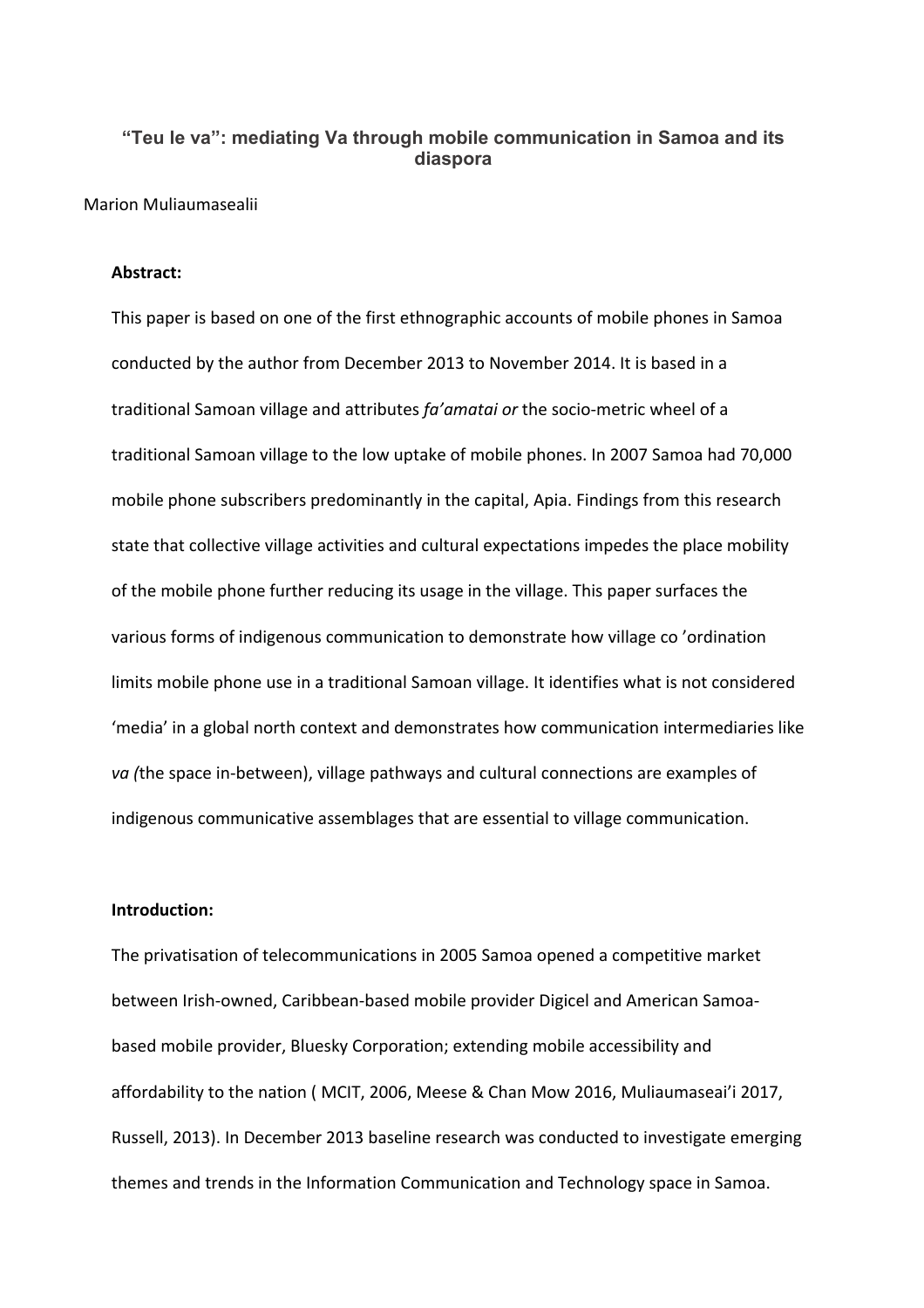Four weeks of ethnography identified the contrast of the high mobile usage in Apia and low uptake in rural areas. Further investigation was required to understand what variables were responsible for the low mobile usage in village Samoa. The next 9 months of ethnography were focused on the concept of *va* (the space in-between) and whether it was being influenced and changed by mobile phone practices in rural Samoa? This research investigated how the mobile phone fit into the communicative ecology of a traditional Samoan village that uses Indigenous means of communication. How does the village communicate to its families without the aid of technology? One wonders what indigenous tools or methods are used to pass on messages to individuals, alert the whole village of the curfew and keep families accountable to the collective schedule dictated by the *Ali'i* (High Chief of the village) and council of chiefs (Muliaumaseali'i 2017, 2022).

#### **A Small Samoan Village**

*Island Breeze* is the pseudonym for the site of this ethnographic research. A coastal Samoan village with the Pacific Ocean as its breathtaking backdrop and continuous bursts of sea breezes rolling in. Island Breeze is on the main island of Upolu (Savai'i is the other island) has a population of less than 500 people and is located in a district with a population of 4,546 (Muliaumaseali'i 2017, 2022) The village is organized around a *malae* which is a large open space where meetings are held, that faces the ocean. It is surrounded by homes ranging from the traditional *fale* (Samoan house) to the conventional three-to-fourbedroom house typically found in Western countries. Some houses are modest, while others reflect the "wealth" or high ranking of the families. Coastal villages are vulnerable to damage from seasonal cyclones and storms. In 2009, a tsunami destroyed most structures in the villages (Muliaumaseali'i 2017, 2022, Wendt 2009). The villagers rely mainly on local crops and support from family abroad for income. Those lucky enough to be in fulltime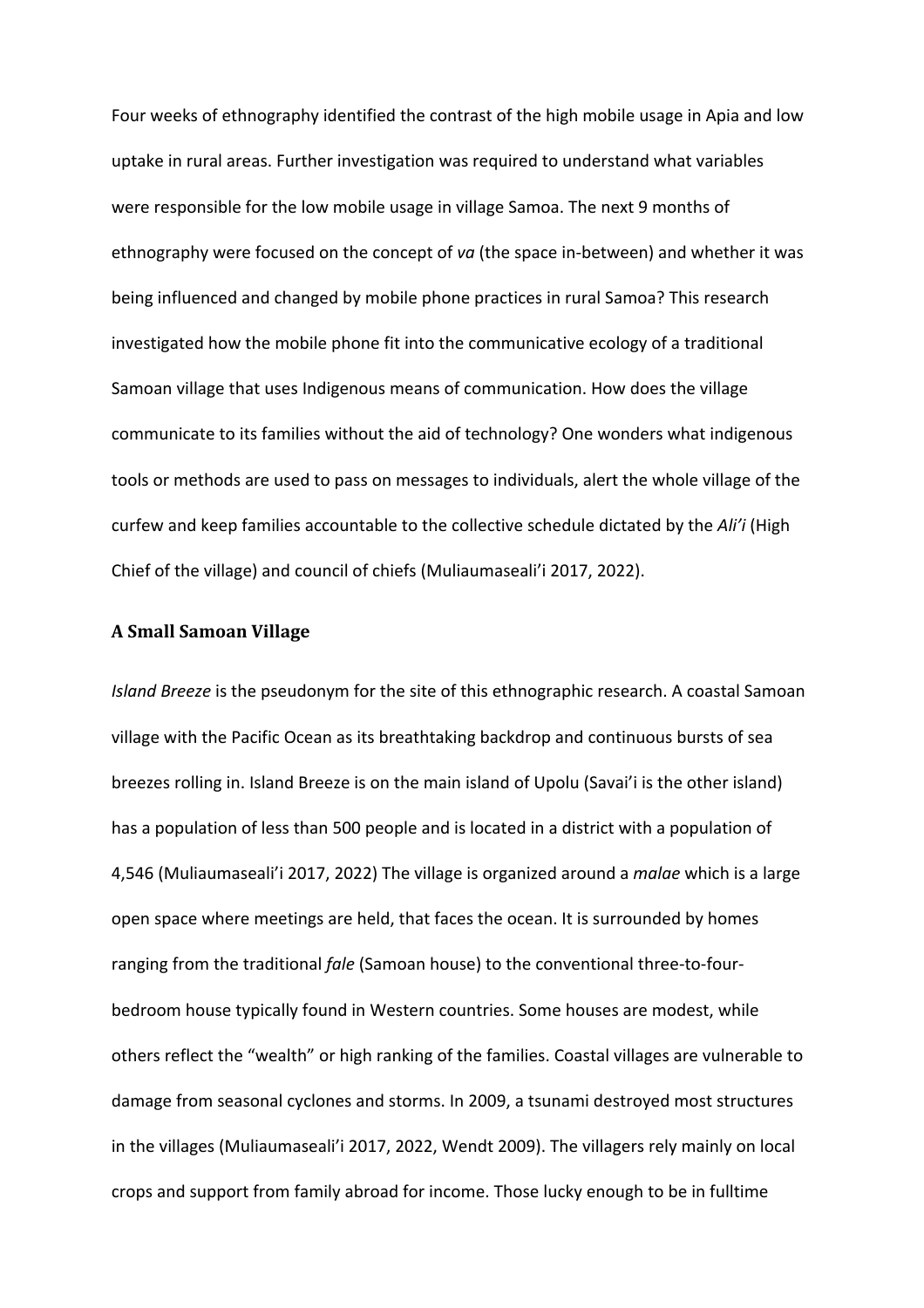employment have moved closer to Apia the urbanised part of the island (Muliaumaseali'i 2017, 2022).

#### **Indigenous Methods of Communication.**

To give context to some of the indigenous means of communication that will be highlighted, I'd like to briefly introduce the Samoan concept of space called the va or the space inbetween (Airini…

Samoan scholar Albert Wendt describes va as "the space between, the between-ness, not empty space, not space that separates but space that relates, that holds separate entities and things together in the Unity-that-is-All" (Grace et al. 1999, pg.402).

It is the space in between kin, family, and community where harmony and unity are prioritized (Lui 2003) also known as the *va fealoaloa'i* or relational space (Muliaumaseali'I 2017, …..) The va is premised on a sacred covenant between a Samoan man and his 'sister' who is all females that live in the village as kinship is not only based on bloodlines but also cultural lands or the land that the village sits on. Samoans situate a person based on the village they are from and your family name (Muliaumaseali'i 2017, Suaalii-Sauni, T.2010 ) The first environment where a Samoan will learn about the va is in the home, within the *aiga* (family). Central to *fa'asamoa* (Samoan way of life), the aiga is a place of nurturing of language, customs, and values. Fundamental to the success of unity of the aiga is va and how one will teu le va or nurture the space in-between (Airni et al 2010; Muliaumaseali'i 2017; Tiatia 2012; Grace et al. 1999). This concept governs relationships and the way in which one relates to the other. This develops our understanding of how the *va* interweaves in the everyday communication of Island Breeze and aids in finding answers to how the mobile phone slots into the communicative ecologies of Island Breeze.

## **Communicative Ecology Mapping**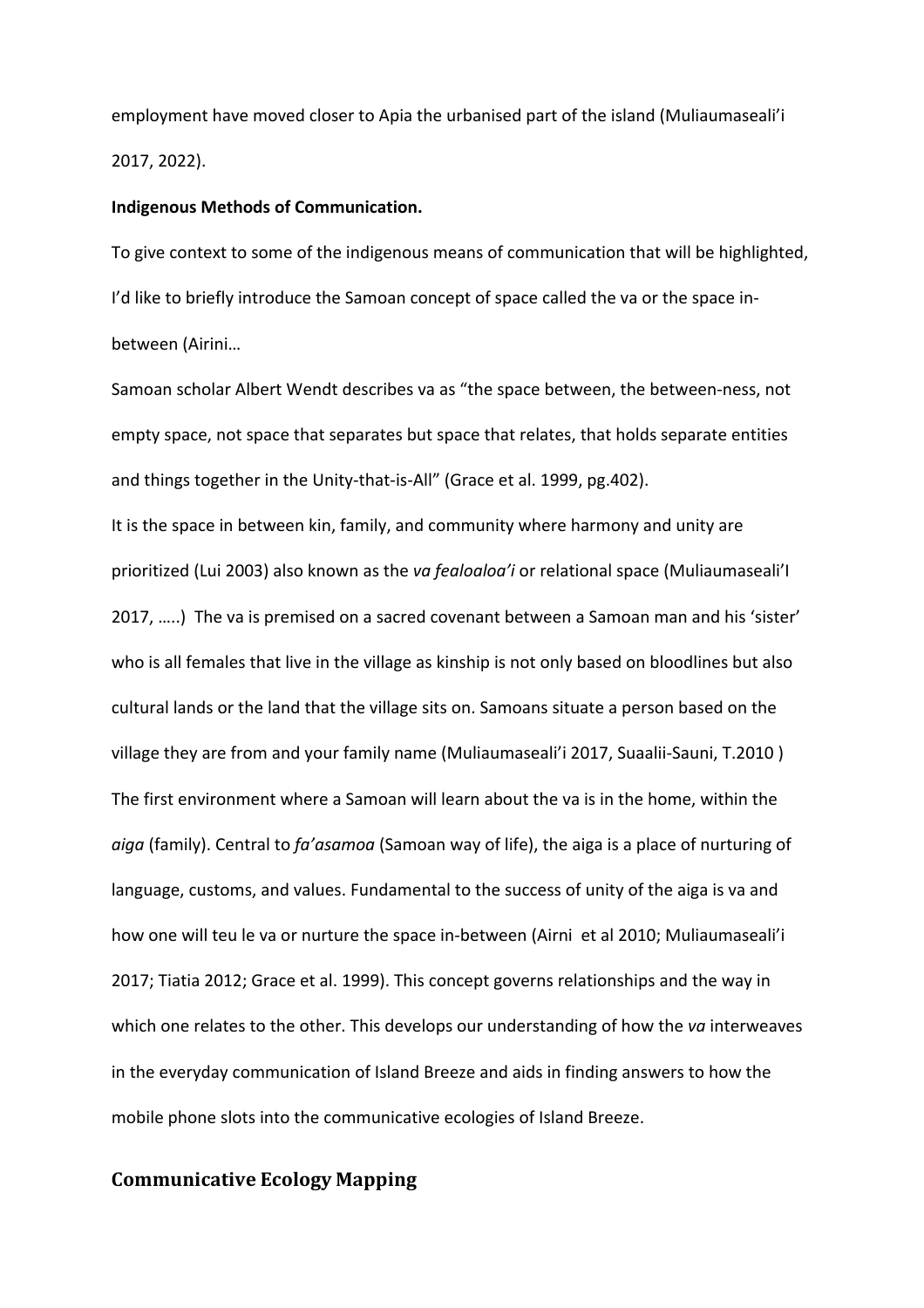The concept of communicative ecologies was first used in Sri Lanka on a project that used Ethnographic Action Research (EAR) by Slater, Lewis and Tacchi (2003). It takes a multimethod approach to involve users or target groups to understand them and their social, cultural, economic, and political environments. It is also an important tool for understanding and further developing media and communication initiatives in local contexts. A foundational concept of EAR is communicative ecologies, which involves paying attention to wider contexts of information and communication flows and channels, formal and informal, technical and social; to understand communication opportunities and barriers (Tacchi 2014). Island Breeze relies on indigenous communication tools and announcements to structure their daily routines. Although technologies such as television, radio, and landline telephones changed the ways that people receive information, they are consumed alongside family members and neighbours. The addition of the mobile phone to this context fuels social uncertainty, as Samoans are concerned about how mediated interactions are changing social and personal relationships (Muliaumaseali'i 2017). The ability of the mobile phone to converge communication needs for individuals into one single device means that it provides individuals with an agency that many rural Samoans are unfamiliar with (Muliaumaseali'i 2017) and invokes the question of how the mobile slots into the communicative ecology of village Samoa. Empirical evidence demonstrates the ways in which communication structures time, space, and the flow of information in Island Breeze. Mapping the communicative ecology of village Samoa requires understanding the environment and how the village operates. One way to describe communicative ecologies is a web or network of information and communication that individuals or groups interact with daily. The diversity of how people communicate and relate to information provides nuanced flows of information and communication (Finding a Voice 2015). Communicative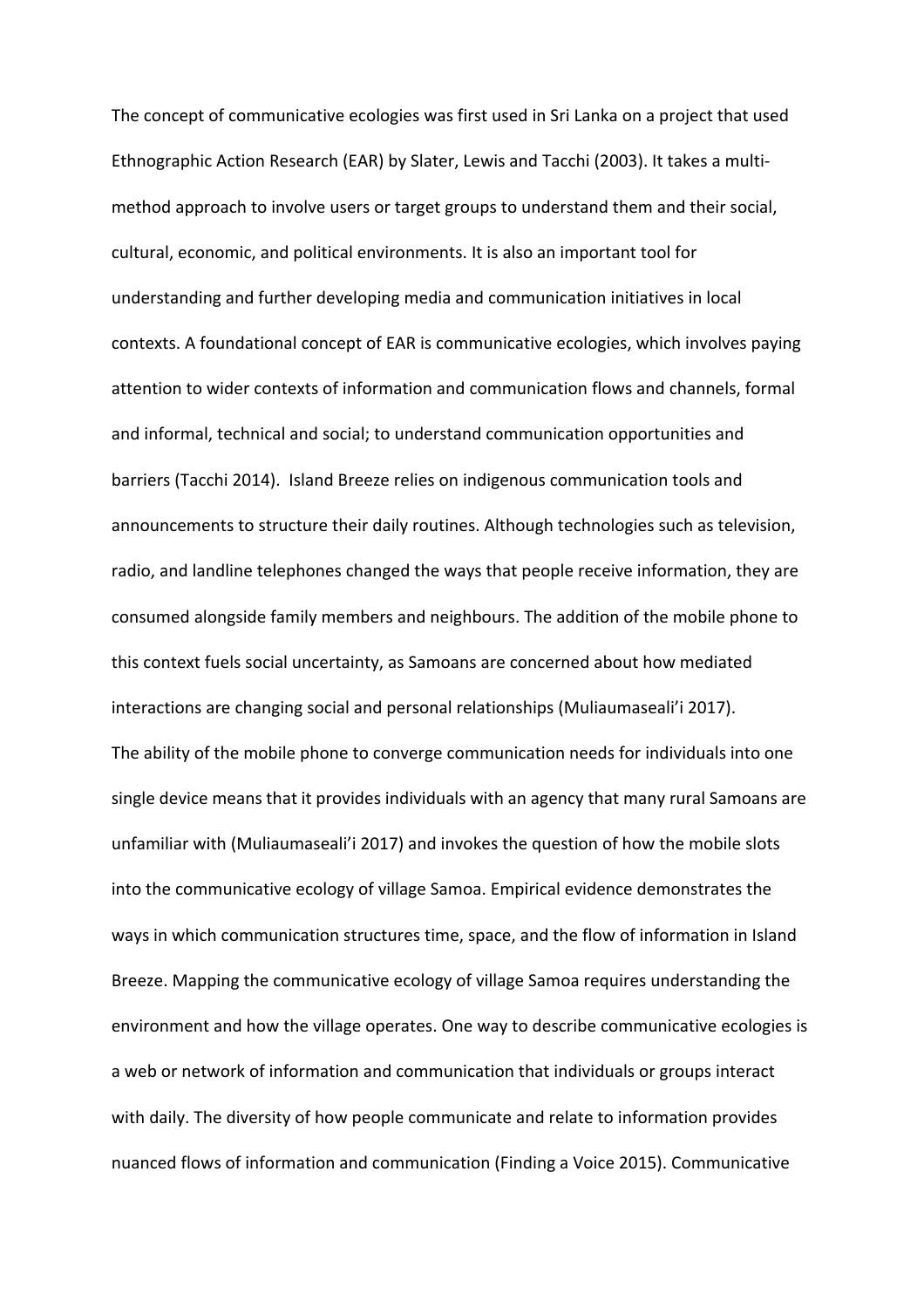ecology mapping is a tool that identifies the processes that involve people communicating with others in their social networks, both face-to-face and using a combination of media and communication technologies (Tacchi, Slater & Hearn, 2003). Mapping the communicative ecology of the *nu'u* (village) is the first step in identifying this web or communication structure, processes, and tools found within its organisation. The va, as a form of verbal and non-verbal communication, is part of the communicative ecologies of Island Breeze that weaves the components of the village's communicative structure together (Muliaumaseali'i 2017,2022) Communicative ecology mapping provided a holistic view of Island Breeze, enabling an understanding of how, why and where the mobile phone was being integrated into the village's communicative ecologies or whether it was being used in way that it created its own niche.

### **Making Sense of Village Noises**

The first interface was the types of communication used in the village and identifying the different communicative media. The village's traditional means of communication was a starting point followed by understanding how the information communication technologies are used in the village. Village communication included things like the wooden drum, the conch shell, and the church bell. These tools have a broadcast model of communication. An example is the church bell that sounds when there has been a death in the village or when it is time for prayer. This sender- receiver mode of communication is consistent in all village communication and reflects the structural hierarchy of the village. Decisions made at the top two levels made up of high ranked chiefs and titled chiefs, are adhered to by all. One participant explained that Island Breeze was also known as a village with "one voice, *e tasi le leo" (*Intvw:06) which means that all villagers understood the Chief Council made all the rules, curfews, and restrictions for the betterment of the village. It is va that upholds and brings all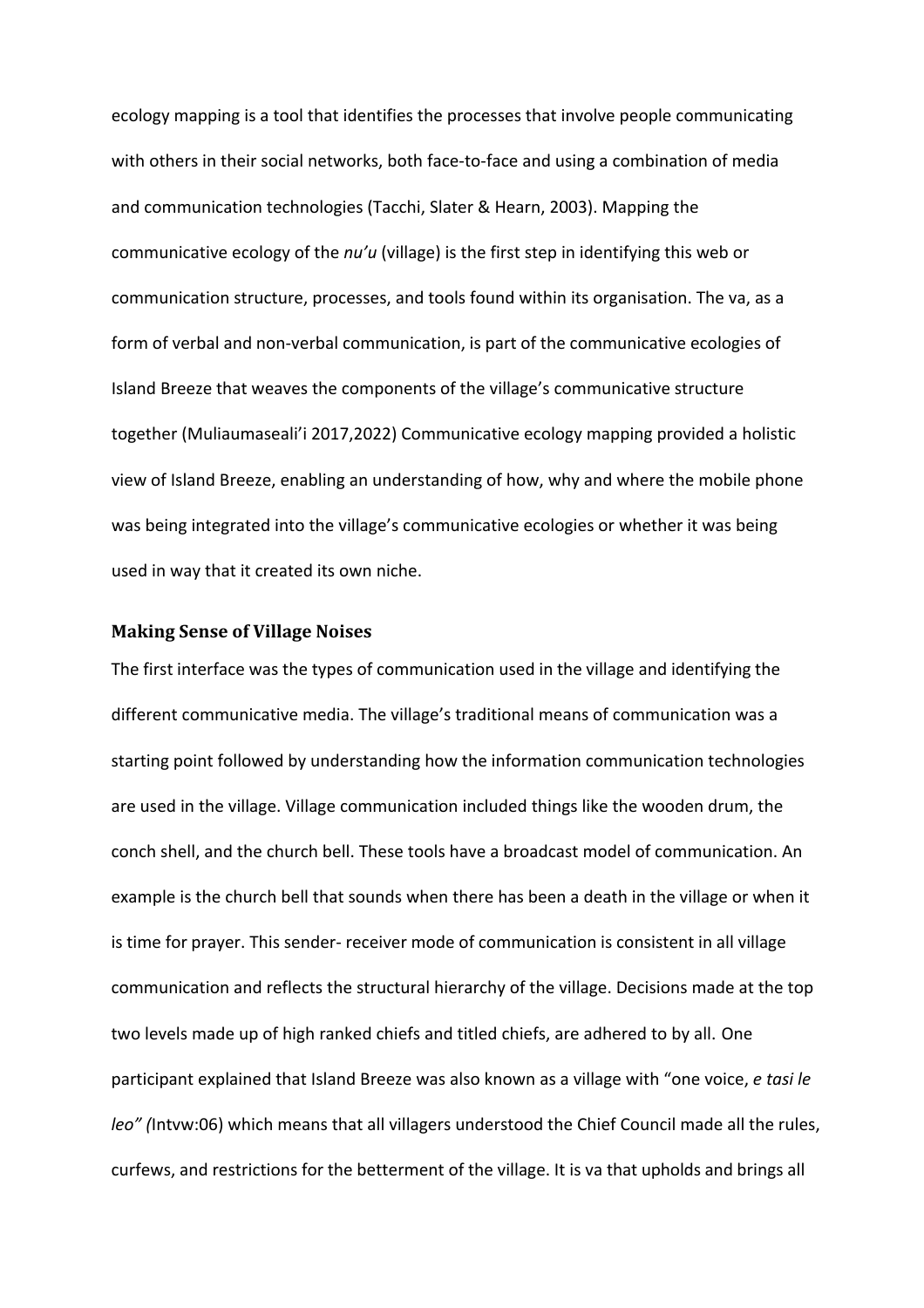these elements together.

Mapping the nuanced communication in the village was done through observations and taking note of the types of village 'noises' that occurred throughout the day. The church bell is the first communication tool that alerts the village for the day. The Catholic church have the Prayer of the Angel, at 5:30am every day, the bell sounds to remind the Catholic members to beginthe Prayer of the *Agelu* (Angel). Parishioners are expected to pray wherever they are in remembrance of Mother Mary and the Immaculate Conception. At 6:00am the bell sounds again as a reminder that Mass service commences at 6.30am. This alerted the village to what time it was: regardless of what religious affiliation, you knew that it was 5:30am. It was becoming clear that village communication was widely accepted and that all generations were able to relate to it. The mobile phone, on the other hand, was not used by all village members. In fact, most did not really understand how to use it. Low levels of usage could also be attributed to the cost of buying a mobile phone and maintaining one. Participants who were gifted with a smartphone from a relative living overseas complained that they could only use it to text and receive calls because they were not sure how to use the other functions. To activate these functions, one needed data. Not having the resources to fully utilise the mobile phone has been a barrier to integration.

The village communication patterns observed reflected the collectivism (Podsiadlowski & Fox, 2011) of *fa'asamoa* (Samoan way of life) and further enhance the socio-metric wheel of the fa'amatai system. The slow toll of the bell means that there hasbeen a death in the village. The conch shell being blown at 6:30.am on Saturday morning means the Komiti are meeting at the president's house in 2 hours. Although messages are still passed on through face-to-face communication, the mobile phone has sped up this process via text messages. Not everyone owns a mobile phone, but people are aware of those who do, and any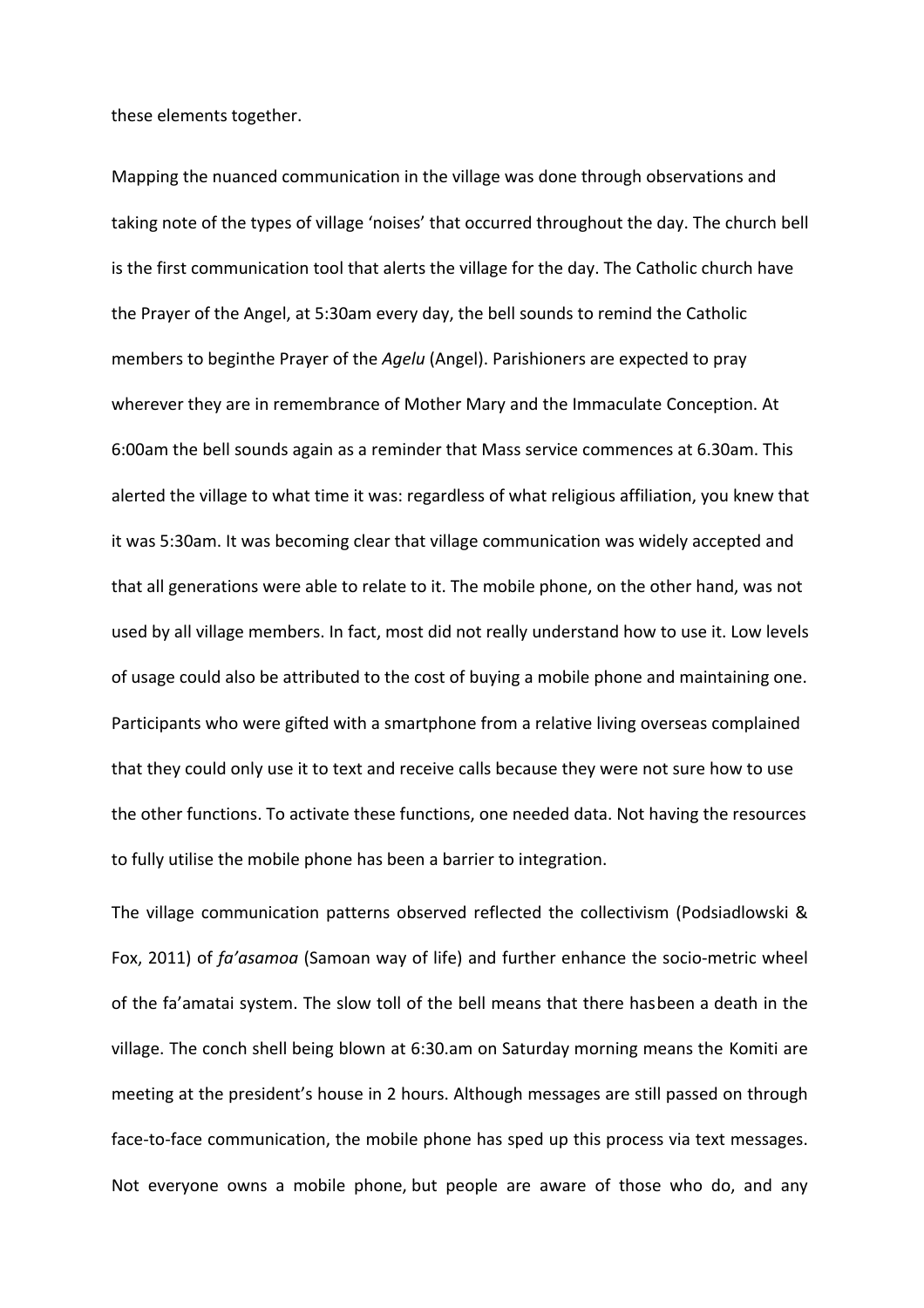changes to meetings are passed on through text to the network of mobile owners who, in turn, alert other village members via sending someone to verbally relay the message. Slater (2013) describes the passing of messages from mobile phone to another party via face-toface messenger as a formof communicative assemblages. Slater (2013) further points out terms that emanate from a global north perspective, such as communicative assemblages and 'media,' do not necessarily make sense in a global south context.

The mobile phone, when viewed as an active agent for change, requires an appreciation of the part it plays within its setting to understand its contribution (or lack thereof) in a specific social and economic context. To demonstrate the nuanced setting of a Samoan village, this research returns to the concept of *va* as a code of conduct and a means of communicating. In addition to this is Hau'ofa's (1994) Sea of Islands, in which he argues that we should view the ocean as a pathway, a connection or a further extension of Pacific people, rather than a body of water separating the islands. This research states these two indigenous perspectives play a major role in how the mobile phone is perceived in Island Breeze. The following sections will illustrate how this holistic perspective creates different meanings for everyday manifestations in this global south context.

### **Text Message or Messenger**

The landscape of Island Breeze is mostly natural flora uninhibited by high rise buildings or apartments that require messy power cables or telephone lines to be functional. Coconut palms are joined by a string of power poles lining the road. The odd telephone cable is spotted and although mobile activity is present there are no mobile phone towers in sight. The landscape is like a metaphor for the communication ecologies of the village; it is simple and uses natural means of communication with a mix of Information Communication Technologies (ICTs) such as television, radio, landlines, and mobile phones. One day, my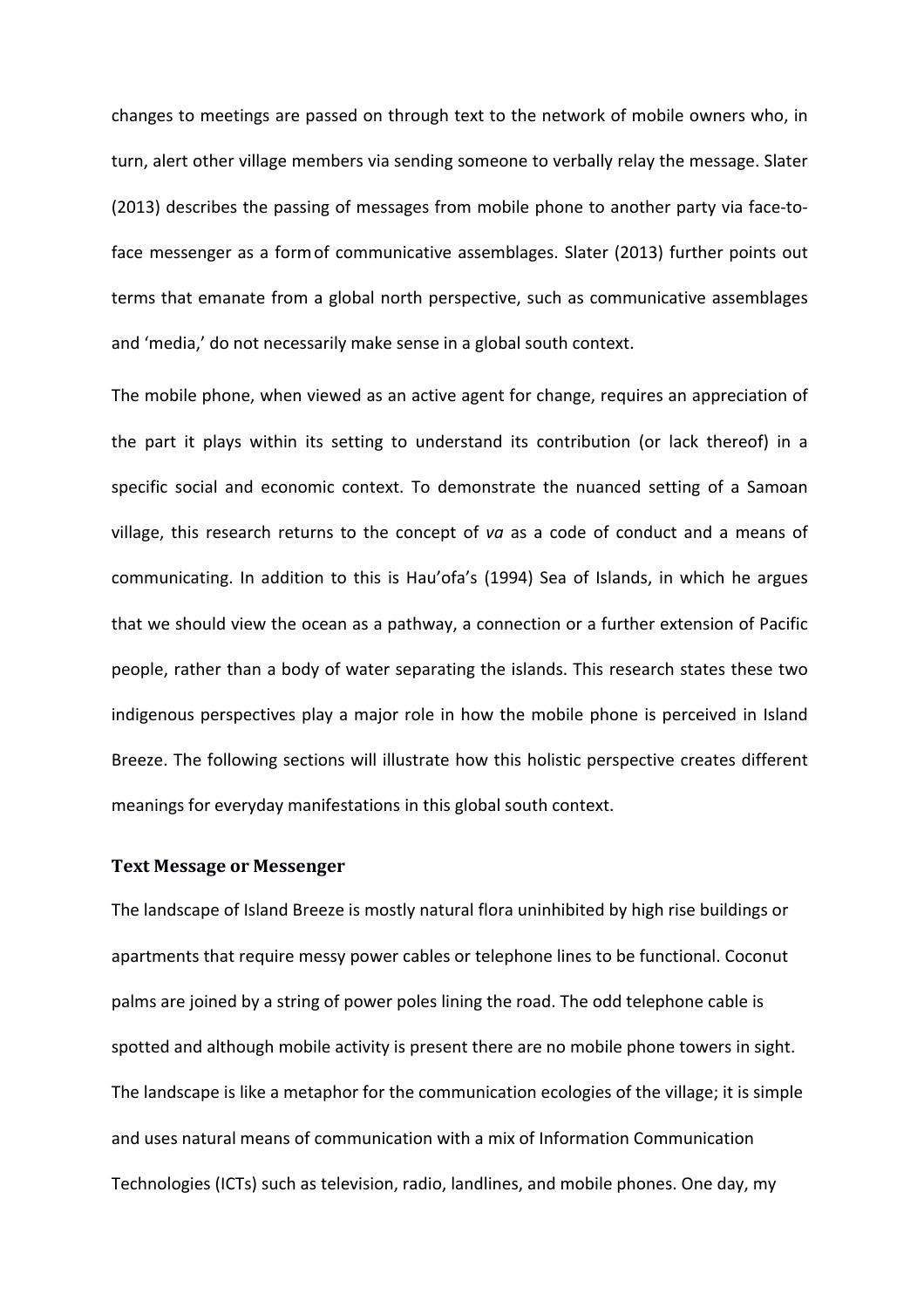attention to the landscape was interrupted by three teenage girls approaching my house. They were the daughters of the local women I had been training in office and administration skills. They greeted me and gave me a note from their mother, hand-written in the Samoan language. She was apologetic for interrupting my Saturday morning and for not having any credit on her phone to text me. The girls had walked 1 kilometre to my house to deliver a note requesting a loan to buy a giftfor Father's Day. It was not the first note that had been delivered to me since I became a part of the village. My introduction to the women's group was soon followed by unexpected visits to my home by children with handwritten messages requesting help or women would just drop in unannounced to ask a question or chat. It's not that they did not have access to mobile phones to text or call me; it was partly because face-to-face is the usual mode of communication, especially when requesting assistance with something, as *upu fa'aloalo* (words of respect) is the protocol for this kind of communication and indicates respecting the va. It was also more economical to send a note or just drop in for a visit. I only encountered three ladies in the women's group that used their phones to communicate with me, and after a few visits to my house it wasn't long before they would send me 'please call me' text messages or texts requesting that I top up their phones with \$1.00 *tala* (dollar) when they had no prepaid credit. These interactions indicated that the low uptake of mobile phones in urban Samoa is because face-to-face communication is still preferred and a combination of cultural, geographic, and economic factors and the principles of va. Most interactionsrequire certain protocols to be followed for which, participants state, mobile phone use is not appropriate. The proximity of the houses and the organisation of village communication also undermine the need for mobile communication. The cost of sending a text or making a phone call is not unreasonable (\$0.20 *sene* a text), but a lack of disposable income within each household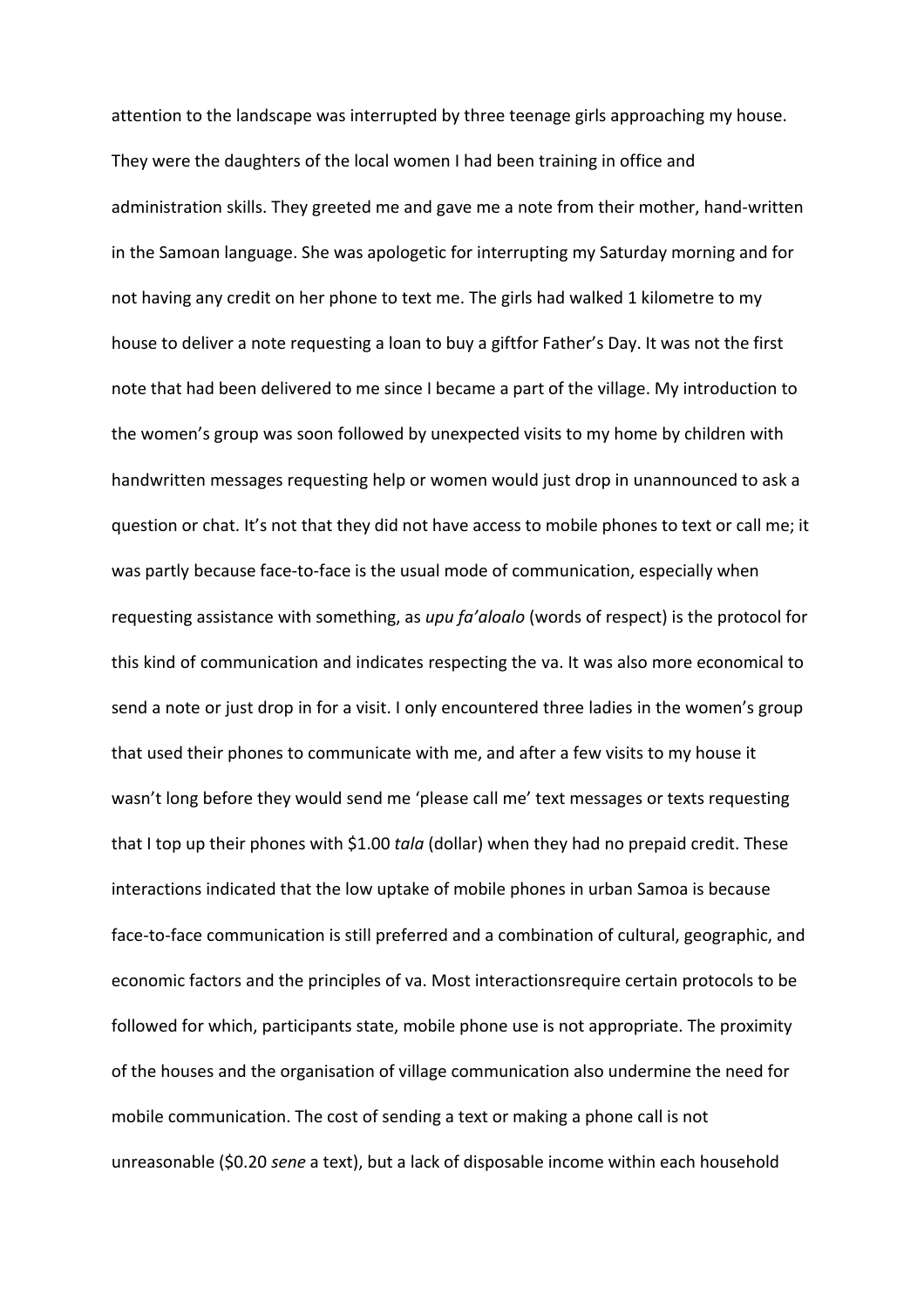leads to decisions to save 'precious' mobile credit for emergencies or more 'important' things. Anything in between these criteria could be dealt with by sending a messenger or communicated personally.

# **Payphones and Public Conversations**

Prior to the arrival of mobile phones, the local shop charged locals to use their landline; however, this service was not available after they closed at 7:00pm. There are two shops in the village: one at the entrance to the village and one at the end. The shop at the entranceis bigger in size and has more stock. It was once the only shop that provided a public telephone for the village. Locals share stories about queuing up to use the phone and feeling self-conscious about others overhearing their conversations. The other downside was that the shop owner would know who they were calling and why they needed to make the call. If the customer was young or had no ranking, the shop owner would usually precede the phone service by asking the customer who they wanted to call and why. People without power also lacked privacy. One participant*, Laga* (pseudonym) remembers having to walk three kilometres to the local shop to use their landline. It was inconvenient to walk there, especially when it rained, and you had to contend with noise in the shop and other people listening to your conversation. She recalls that prior to any landlines in the village, locals had to travel two to three hours on the bus or hitch a ride to the telephone exchange in Apia. There, Laga would queue for at least an hour to make a three- minute call for \$4.00 *tala,* although on most occasions she would call collect. The bus fare cost between \$10-\$12.00 tala, but if she had extra things to do, she would stay with relatives in town. This incurred more costs because a gift of food or money is the suitable way of respecting the va when staying with relatives.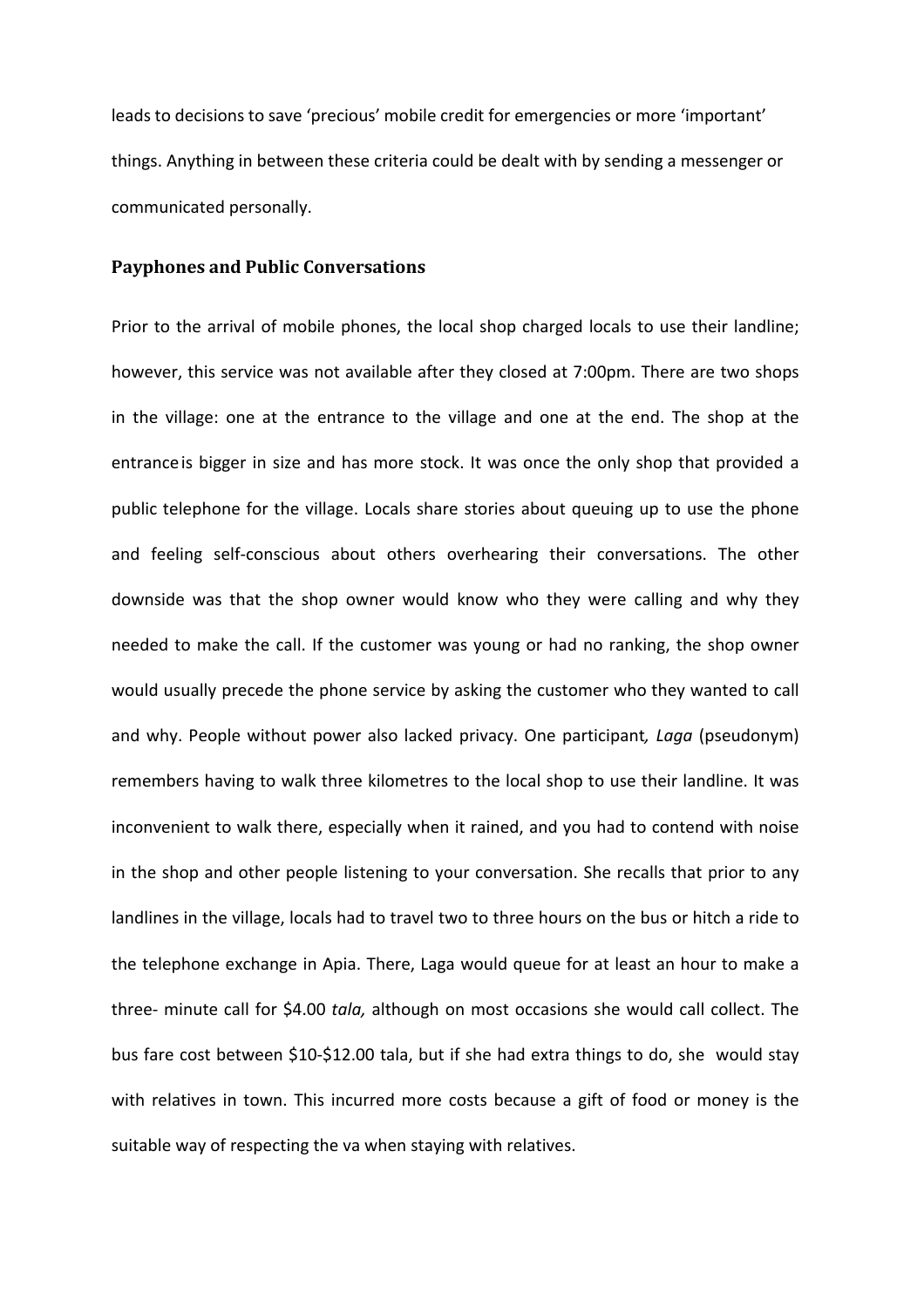Prior to the shop providing this service, the only landline in the village belonged to the high chief. The participants recall having the landline in the mid to late 1970's when they could use if the chief gave his permission, and a fee was charged. The chief's house soon became the telephone exchange, and family members living abroad would call this number if they needed to get in touch with their family. Sometimes a call would be made from overseas for someone who lived on the other side of the village. The caller would be asked to call back in 15 minutes and a messenger, usually a youth, would be sent to the recipient's house to let them know that had a call from overseas. This also left no room for privacy, but the only other alternative was a bus ride to Apia to themain telephone exchange or to receive a letter in the post.

Most phone calls from overseas were usually for a *fa'alavelave* (important family issue) as the cost of phone calls did not allow for leisurely conversation or a good old catch-up. Phone calls were usually to advise of a funeral, matters that required raising finances, or decisions around cultural and family matters. A huge benefit of owning amobile phone is that it provides the individual with privacy. Individuals can receive and make phone calls without the village knowing about them, and with family members abroad absorbing the cost of the call; communication is not a financial burden. These obvious transitions create an easy 'fit' for the mobile phone. However, the traditional communicative ecologies of village Samoa are stabilised and routine, whereas a transition from landlines to mobiles is not as linear. All my participants indicated that privacy was high on the list of benefits of owning a mobile phone. The privacy of the mobile phone has created 'new' uses and instigated a moral ambivalence that Samoa is still coming to terms with. An increase in teenage pregnancies and extra -marital affairshave all been 'credited' to the privacy of the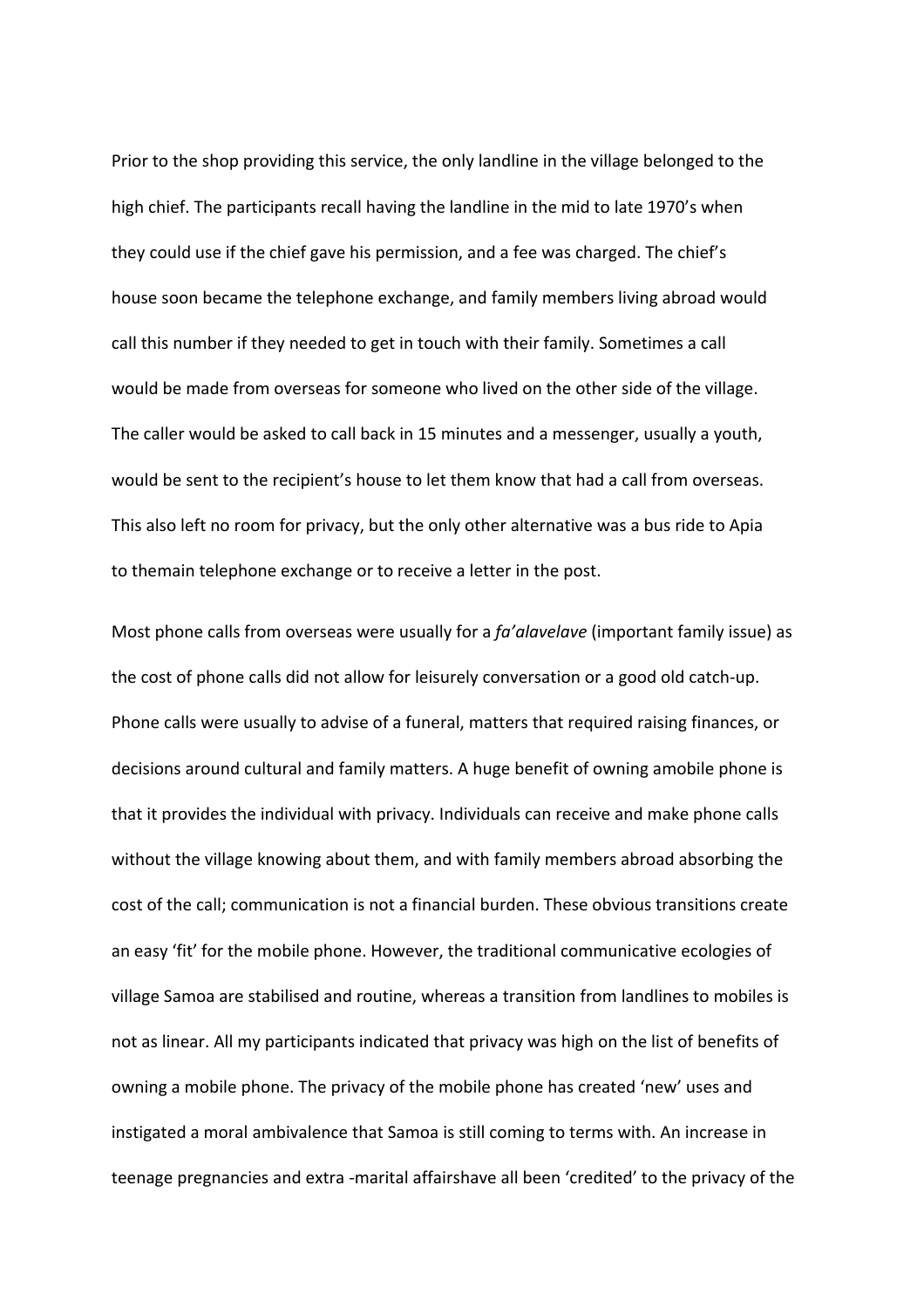mobile phone and its role in blurring the va between male and female relationships. I first explore why the mobile phone holds less appeal for village Samoans.

#### **Conch Shells**

The conch shell is another frequent and effective means of communicating in the village. The village council, comprised of all ranked matai of the village, meet on the first Monday of the month. The untitled men attend this meeting to serve the *matai* and carry out the *Kava*  ceremony, a ritual of opening cultural meetings. This meeting is confirmed by the sound of the conch shell blown between 6:30am-7:00am. The meetings are held at the Pulenu'u or Mayor's house. The current Mayor lives three kilometres inland from the main road. The conch is blown early to give the chiefs and the *taulele'a (unranked men)* time to make their way, as many travel on foot. During these meetings mobile phones and other technologies are banned. The first meeting held during my ethnography lasted for twelve hours. Aside from general discussion pertaining to village governance, warnings are also issued. Two men in the village were fined \$800 *tala* and 10 *pusa apa* (boxes of tinned fish) a fine that in total amounts to \$1500 *tala* (\$750.00AUD). The men were fined because they became drunk and caused a fight in the neighbouring village. They were infringing on the village curfew by trying to drive through the village during the curfew Most villages have a curfew known as the sa, in which everyone in the village must be inside for devotions. Some villages do not allow any cars to pass until an hour later when the curfew is lifted. These are the sorts of issues brought to the council meetings. Other issues that have gone before the council are rumours of affairs where the parties involved, including the person who reported the affair, are brought before the council. A court- like session is held in which the person is called upon to give evidence and the accused defend themselves or admit guilt. The harshest penalty delivered has been banishment from the village. Council meetings take most of the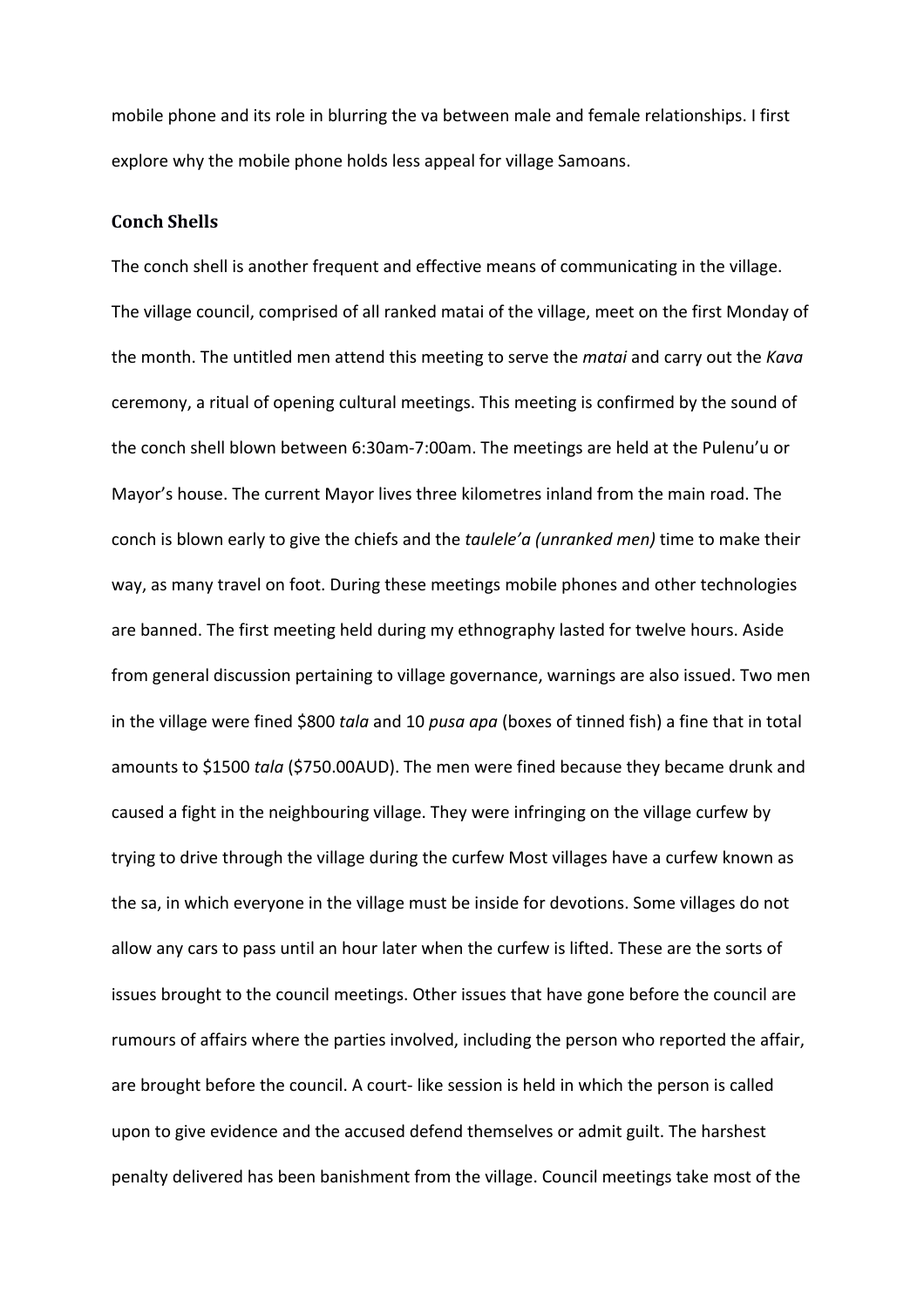day as the issues and events of the month are discussed and incidents where the va has been violated are discussed and penalties issued to *teu le va or nurture the space inbetween,* to ensure the fa'amatai of the village is in order.

#### *Komiti* **Meetings, the Coconut Wireless and Face-to-Face Communication**

The women's *Komiti* (committee*)* operates in a similar manner, but meets more frequently than the village council. The mayor's wife is responsible for organising the Komiti's conch shell alert, which is blown at 7:00am at least ten times. This notifies the women of the Komiti that they need to get their morning chores done and assemble at the presidents' house by 8:30.am. These meetings are usually held to discuss any decisions made at the village council that affect them and to alert them of upcoming events for the month, such as working bees, weaving workshops, etc. Dates and venues are confirmed, and the women are advised that the conch will sound when they are expected on that day. If there are any changes to the meeting time or venue a text message (or messenger) is sent to the mayor's wife, who sounds the conch shell at the new appointed time. The women carry on with their day until they hear the conch shell (or don't hear it, as the conch shell is not blown when a meeting is cancelled). Unlike the mobile phone, this method of communication is a broadcast model; that is, a sender-message-receiver model that does not require or allow any response from the receiver. It is a village code that works on the assumption that everyone required will play their roles, and any absences are noted.

## **The Coconut Wireless**

"Coconut wireless" is a term that explains the method of communication known as 'word of mouth' in a Pacific Island context or 'face-to-face' in Internet jargon. It is no surprise that in a small village 'word' gets around aboutunusual events, people's private lives, and general life in the village. Although in a Western context discussing someone else's private business is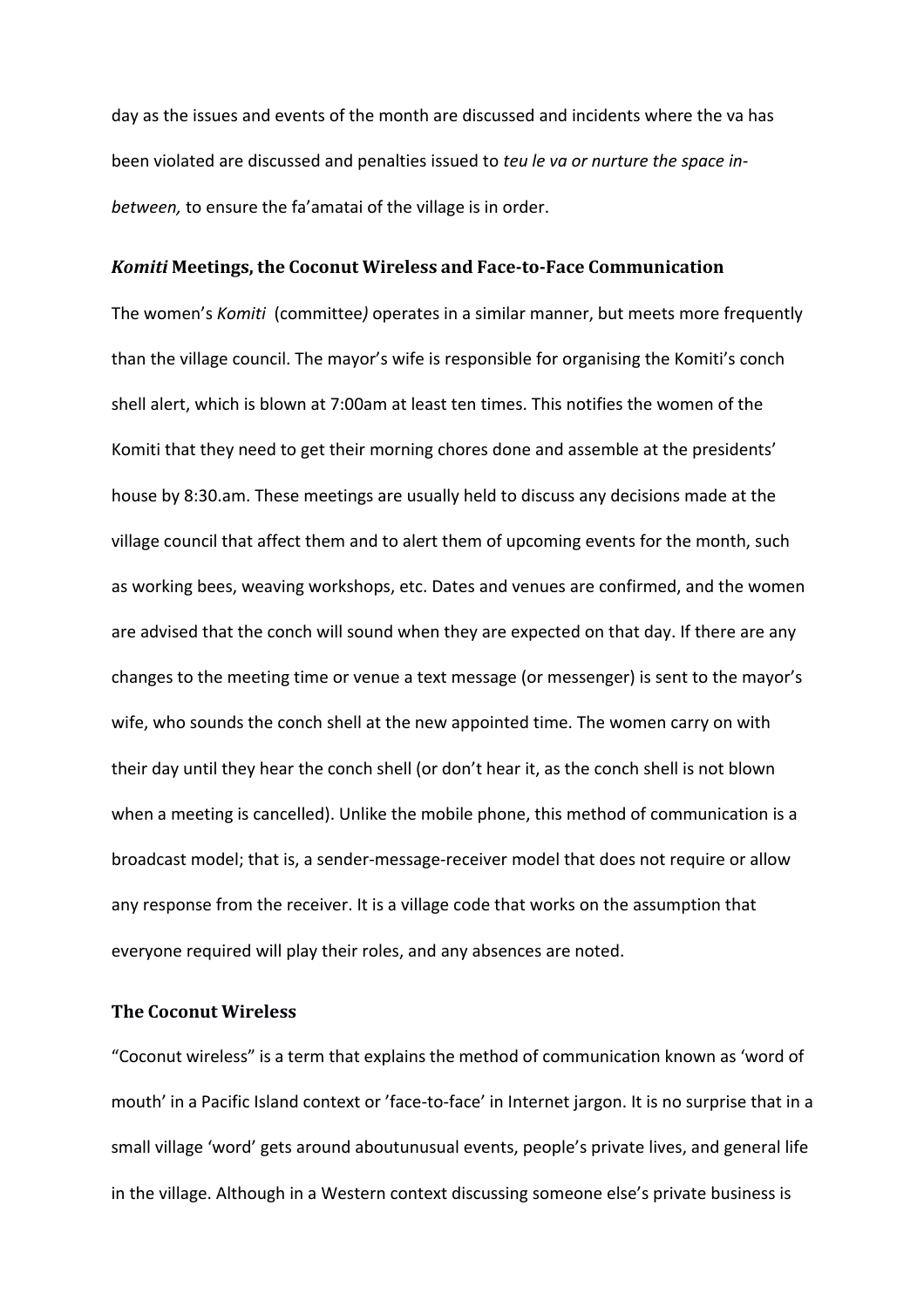considered to be gossip, in the rural village it is almost a 'right' and a form of nurturing and policing the va fealoaloa'i (relational space). At one meeting the president, and the nextranked matai were giving advice to the women about raisingteenagers. This resulted from hearing 'whispers' that a teenager in the village was dropping out of school after failing the national exams twice. Community discourse on this matter alternated between motivation and encouragement to scolding the mothers for not doing a better job. For those who are not employed in Apia and live off the land, being part of the village automatically places you in this forum, and in most cases you have no choice but to hear whatever ruling or advice is given out. This method of communication is how locals and the committee 'police' the village, a method that blurs the line between gossip about a person's privacy and their duty to report 'questionable' behaviour. Here, the mobile phone plays a minor role as all of these incidents are reported using face-to-face communication. This is due mainly to the protocol involved when addressing the *faletua o sa'o* ( Highest ranked female in the village) the language of respect (*upu fa'aloalo*) is used in recognition of the va in the hierarchy. It requires the *faletua's* response and indication that the person may continue to speak on the issue they were bringing to their attention. This makes any communication via text message inappropriate. Moreover, conducting such an exchange on a phone cost too much, and in any case, both leaders are well into their seventies, and they find technology confusing. Although they were both persuaded by family to own a phone, they rarely used them as they prefer simple methods of communication over the mobile phone.

## **Face-to-Face Encounters**

For most face-to-face encounters (especially with people of rank), upu fa'aloalo (words of respect) are exchanged to respect the *va.* In my dealings with the women in the Komiti, I found that even though I had exchanged mobile numbers with some of them*,* only three of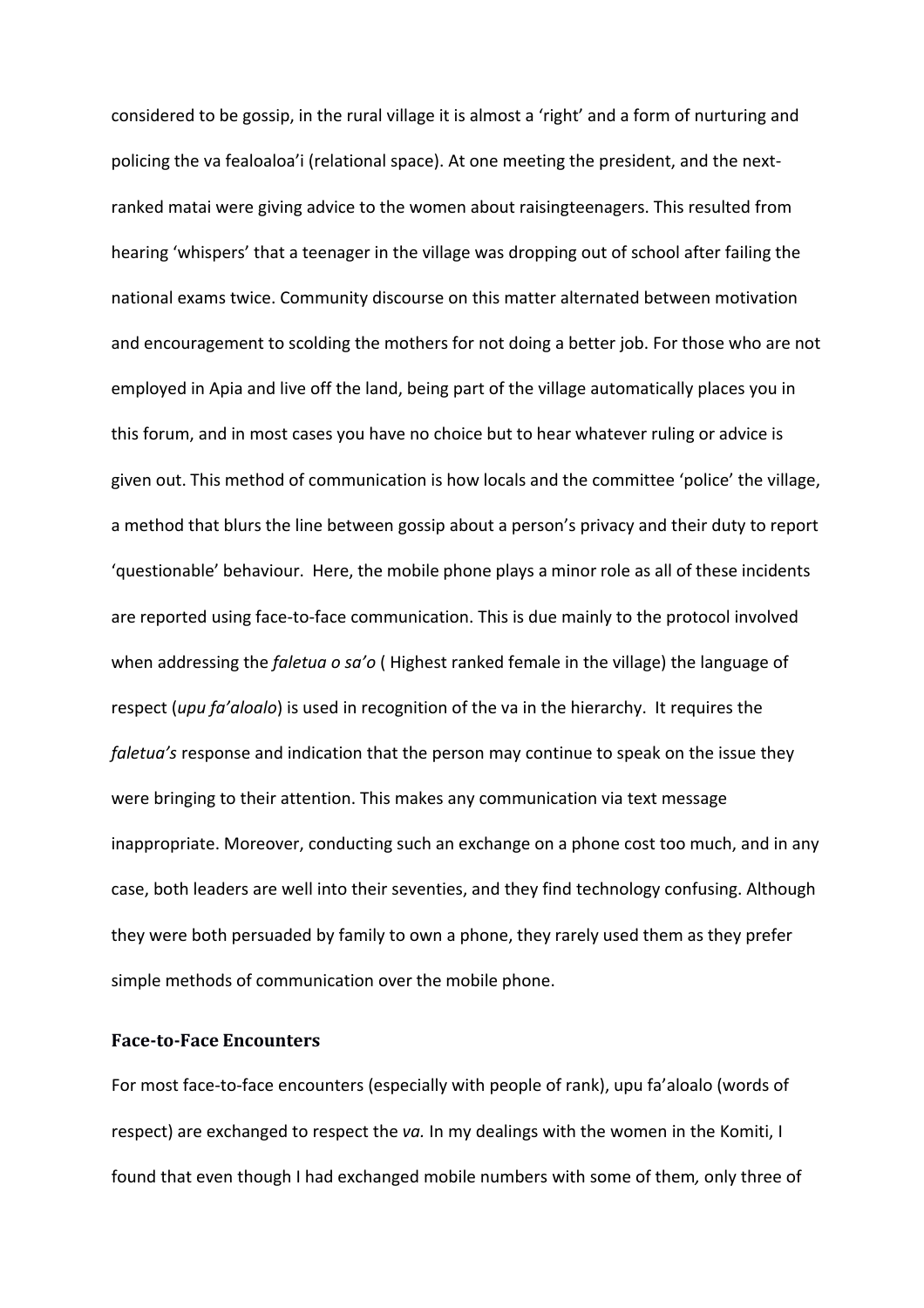the fifteen women responded to me via text. Most of my communication with the other women was through the passing of hand-written notes to me by their children or via a personal visit by them. On many occasions I had random visitors in my house requesting that I do something to assist them vocationally, educationally, or financially. A lack of finance was one of the reasons the other twelve women did not use their mobile phones: otherwise, it was a case of choosing to use their credit for a 'better' reason.

## **Moving Through Space: Buses and Foot Traffic**

Motorised transportation in Samoa usually involves two primary modes: buses and taxis. Not many villagers own private vehicles, so their options for transport are buses, taxi, or walking. Taxis are available but are used in the village if it is too hot to walk or there is an urgent need to get around the village otherwise, they are seen as existingprimarily for tourists or people who live in town. In Samoa, buses are an economical option, costing \$6.00 *tala* (\$3AUD) to go one way to Apia, whereas a taxi is \$60.00 *tala* (\$30AUD) one way. Buses can be hailed down anywhere enroute, and customers can signal to stop the bus close as the doorstep of their destination. The only timetable that people are aware of is that they are on the road from 5:30am and return to the village between 5:00-7:00pm. It takes two hours to get to Apia from Island Breeze. Locals have calculated that the final bus to Apia passes through the village between 2:30-3:00pm. The busiest times are between 5:30am-8:00am and after 5:00pm. Many villagers commute from the village to work or schools in neighbouring villages or Apia. Samoan buses or *pasi* have wooden seats, are uncomfortable, and are renowned for having the loudest and the latest music playing during the trip. Many drivers use this as a marketing ploy to attract their customers. When the bus is full the men have the right to take the seat of a male or female youth and have them sit on their lap for the rest of the journey.In my experience as a youth living in Samoa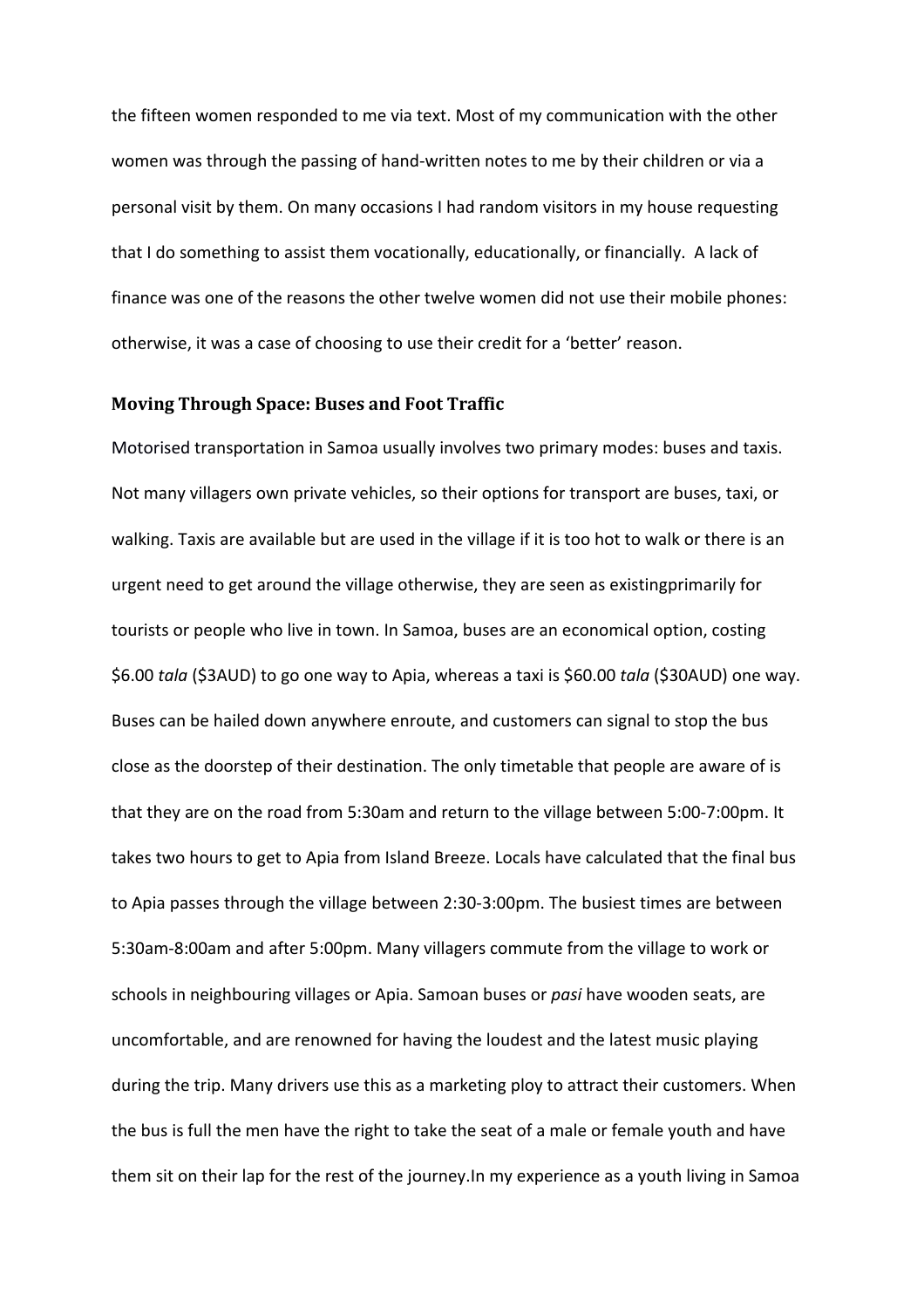this has been an uncomfortable and awkward journey, but the act of submission is seen as respecting the va. Before the mobile phone, the bus route was the best way to deliver messages and goods to family members on the island. People would write messages and have them delivered by the bus driver to a relative who lived far away. Horst and Taylor's (2014) study in Haiti engages with Haitian migrants who use the mobile phone to mediate different forms of mobility. Their study encompasses the relationship between new mobile technologies and other objects of mobility. Like the Samoans, Haitian's use mobile phones, money, clothing, and identity cards (for Haitians) as a means to facilitate mobility (Pg.2). In Samoa,un-accompanied goods (food, tools, and plants) would be placed with the bus driver, who would get \$5 *tala* for his trouble. This would buy a soft drink and a pie or 150 megabytes of data. When an urgent message was needed to be sent and an immediate response received, a family member would make the trip across the island and stay with their relatives for a night. If they needed to stay longer the bus driver would deliver a message to their families at home on their return route. The mobile phone enhances this practise and provides an efficient means of confirming whether the goods or message has arrived. It can save a day's journey when an urgent message needs to be sent. These two examples illustrate how new media enters into the "wider communicative processes of the locale" (Slater, 2013, pg. 31), establishing the mobile phone as an intermediary that makes up communicative assemblages.

## **Foot Traffic**

Walking is one of the primary means of transport for residents of Island Breeze. It is not common for villagers to catch a bus to get to one end of the village, since buses are unpredictable and considered to be a waste of money when a person is only travelling two or three kilometres down the road. *Alofa*, a local woman that assisted in my research, has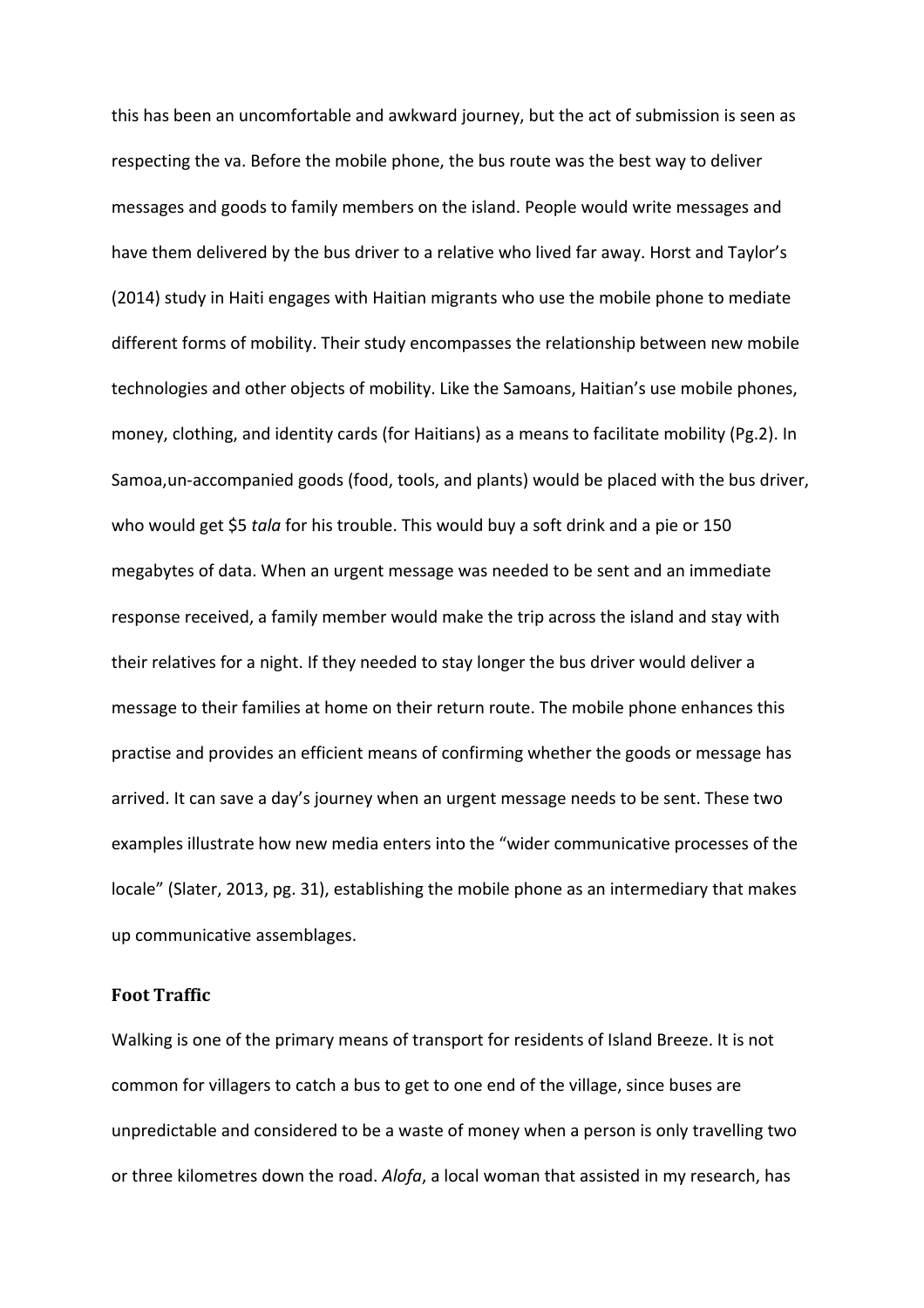sometimes caught a taxi home after work. It is 1.5 kilometres from the office to her house and costs \$3.00SAT. The cheapest option for getting from one part of village to another is therefore by foot. Culturally, it is polite to acknowledge any person that you pass or see sitting under the shelter of their fale. An acknowledgement can be in the form of a greeting or saying 'I see you're on your way?' They may respond positively, and you will close off with 'well, blessing as you go.'They will then return the blessing. This protocol holds for any person you meet, whether you know them or not. Most times this turns into a long conversation where information is exchanged and new facts about something happening in the village are discovered. This is part of communal living and maintaining the va. Usually, the elderly greet you and ask about your business; if this is of interest to them more questions are asked. This is another example of how information is spread throughout the village. It was during one of these 'random' conversations that I happened upon muchneeded information. I was helping one of the women clean the front yard of the office. While we were doing our work, a woman was walking past the yard and my co-worker greeted her by asking where she had just come from. The passer-by then went into a full story about her day and the unexpected meeting that was called for the female matais of the Komiti. The monthly meeting was being brought forward, and each matai had to prepare for this. I had been planning to attend the next Komiti meeting to introduce myself to the women and advise them of my research. It was very fortunate that we caught word that the meeting had been brought forward as I was planning to be in Apia on that day and now, I could change my plans to attend.

The practise of greeting a person and politely inquiring into their business continues to be the quickest way information is circulated. The sending of a family member to one part of the village to relay a message is the preferred method of village communication. It does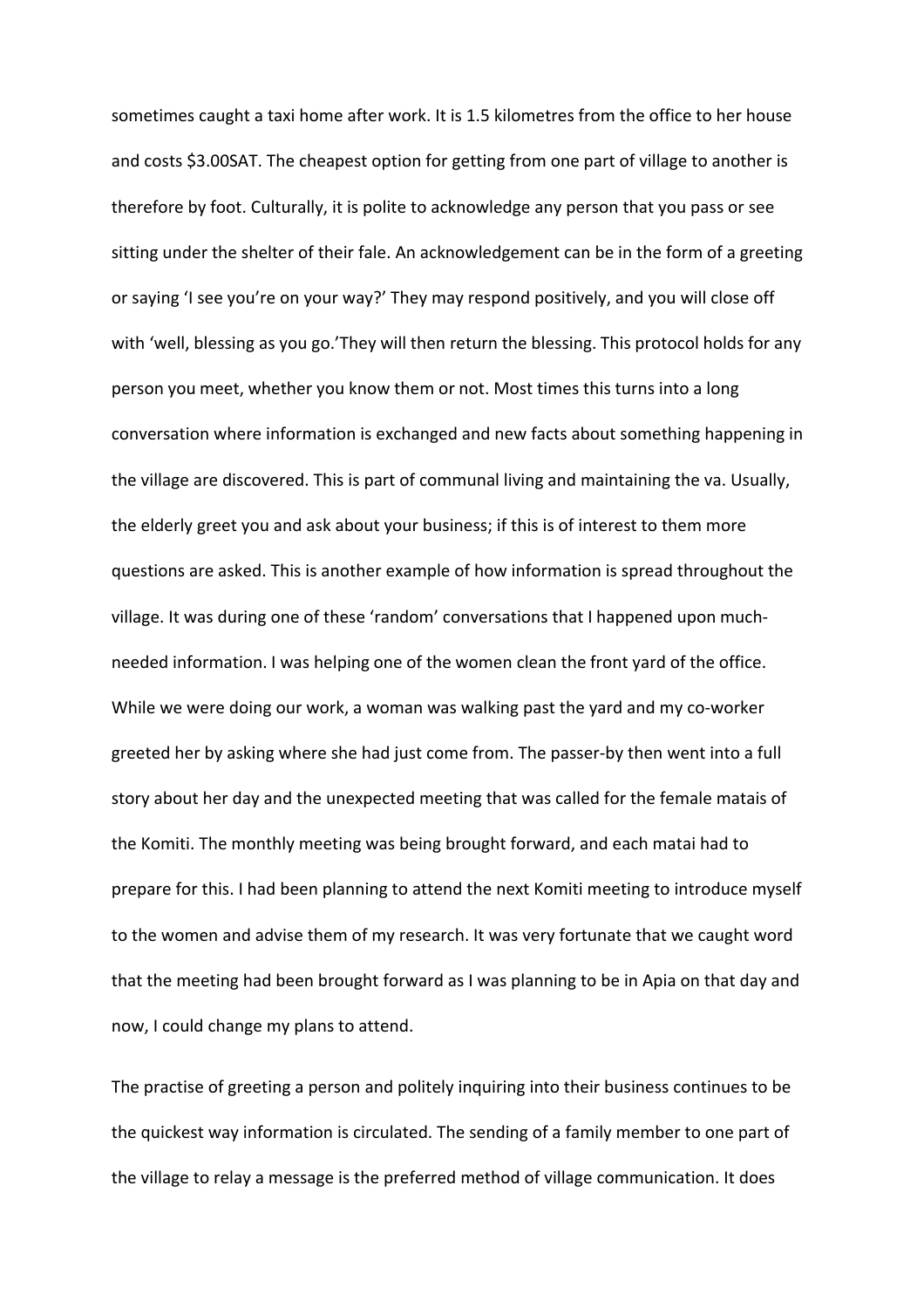not cost anything and is deemed more reliable than sending atext message or making a phone call because people do not always have credit to return the call. The only other method of communicating to someone that they do not have any credit is by requesting a \$1-2.00 *tala* top up, otherwise they will write a note and have one of the village kids deliver it. It is also during these errands that the messenger could be met by an elder who inquiries about this person's business and information is exchanged.

## **The Changing Communicative Ecologies of Island Breeze**

A key contention of this research is to understand the impacts of media, one must consider the complexities of the environment that the technology has entered into. Consideration of *va* as part of the communicative ecologies of a Samoan village is critical. An outsider's first impressions of a Samoan village may be that it boasts a sedentary and 'laid back' lifestyle, with its thatched roofs and corrugated and wooden structures, with a background of rolling waves and coconut palms enhancing this stereotype. However, In a Samoan rural context, the landscape is far more than an idyllic backdrop; it is considered to be part of the region's communicative ecologies. Knowing these idiosyncrasies is essential if one is to come close to capturing a 'real' picture of the community. Village Samoa engages bell tolls, written messages, and face-to-face communication to accomplish most of their communication needs, but definitions of "media" emanating from the global North rarely include these kinds of communications as Slater (2013) argues, the importance of researchers understanding localised media terms to obtain a 'real' picture of the community they are studying. Placing certain mechanics under the "media" umbrella would probably suit project and funding criteria but would overlook the richness of the unique setting. The term 'communicative assemblages' is not used in village Samoa, yet it is clearly relevant to the mechanisms ofcommunication they practice every day. These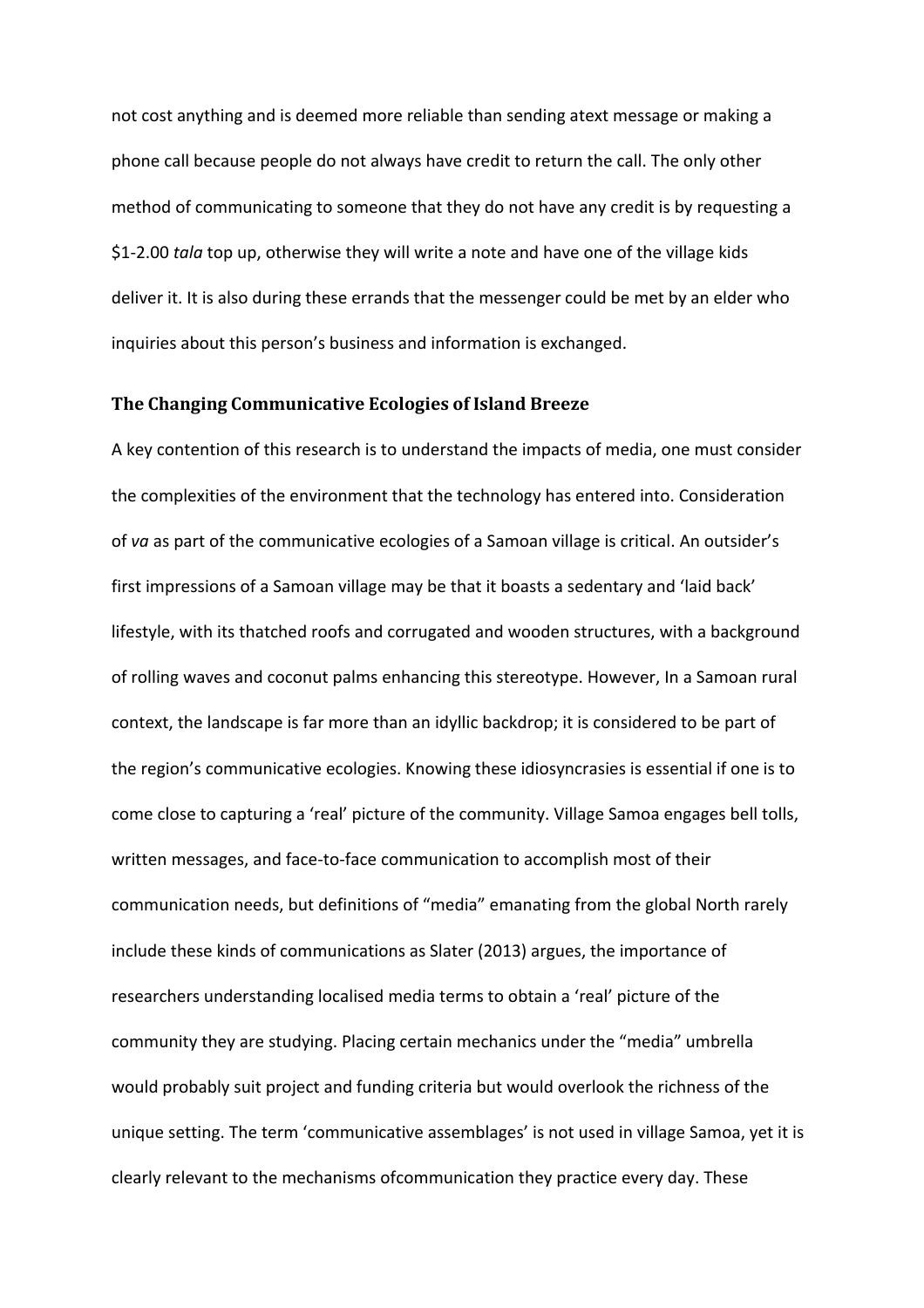processes all become part of a communicative algorithm (Slater 2013,pg 64) that equates to ICTs (messenger+ note + road + bus + reply via mobile phone = ICT) but it is debatable how necessary it is for locals to know these terms as they are being 'created' for a global north context. This research acknowledges that it is imperative to draw the nuanced parallels between Indigenous means of communication and the terms used in the global north. These terms were reconciled through communicative ecology mapping. In mapping the communicative ecologies of a community, the researcher is compelled to identify localised media objects and know the names and meanings within their context before they can be titled something that is coherent within academia for the purposes of a project description or a funding proposal.

## **Village Coordination, Micro-Coordination, and Iterative Coordination**

The collective nature of village communication challenges Ling's notion that the mobile phone's ability to 'recast settings' enabling users to 'make up the rules' (Ling 2004, pg.22) as they go about transitioning from using a telephone with a fixed abode to a device that is on their own person, and which gives them the freedom to communicate on buses, in trains, and in public spaces. Village communication also minimises the need for microcoordination, another term coined by Ling (2004) and used to describe the ways mobile phones are used for organising everyday activities and changing them on the 'fly' or as they happen (ibid.pg. 68). In many places around the world, the mobile phone has altered the coordination of everyday life. Society has had to move from the idea of time and timekeeping as fixed and set to what Ling terms 'softening of schedules' (ibid.pg 68-72), in which a person who is late to a meeting due to traffic is able to phone ahead and advise of their predicament and that the meeting should start. It is a mistake, however, to assume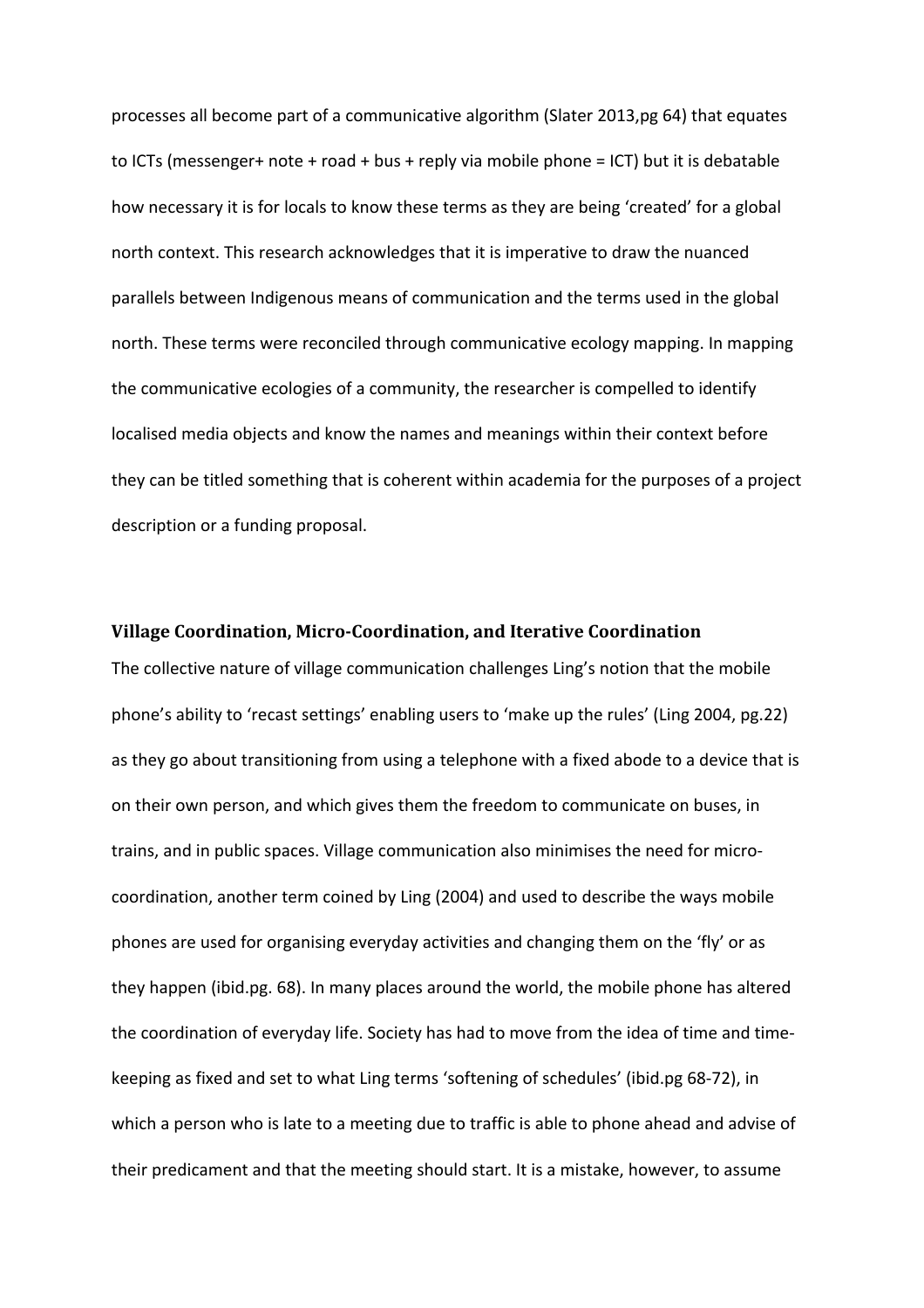that the mobile phone has instigated these changes universally.

In village Samoa the idea of time and time keeping is still 'fixed'. Only the hierarchy has the power to reschedule or cancel a meeting on the 'fly' and it is unusual for a meeting to be rescheduled on the day. Any changes to council meetings are made known to participants' days before the scheduled date and usually via word of mouth or through the blowing of the conch shell for a gathering of subordinates. The men's village, for instance, may still need a quick meeting to carry out a working bee or projects around the village for that month. The word is spread that a council meeting is postponed, but the conch will sound for them to meet, and this is led by the son of one of the high chiefs. In the home, microcoordination is limited because not everyone owns a mobile phone and generally everyone lives and works in the same vicinity. Rather than texting any changes to plans already made, it is usual that a messenger is sent to relay the changes and return with any messages. People travelling to town carry a mobile phone in case their family need to contact them for extra supplies or in case of an emergency. Sometimes the traveller takes the only mobile in the home, and so the traveller will contact their neighbours if they need to speak to their family. Vice versa, a family will call upon their neighbours for help if they need to contact the person in town. Ling (2004) argues that the concept of time and the punctuality associated with manners and courtesy are being readjusted as the mobile phone affords the option of 'iterative coordination' (ibib.pg. 72), in which the need to tie down a venue or meeting time is not necessary because it can be done in real time as the need arises. In Samoan society, especially in rural areas, there is no such concept of 'iterative co-ordination' during these traditional meetings, unless (as stated before) you are the high chief. There is still much emphasis on protocol and ritual, and despite the common saying that everything starts on 'island time' (runs behind schedule), once these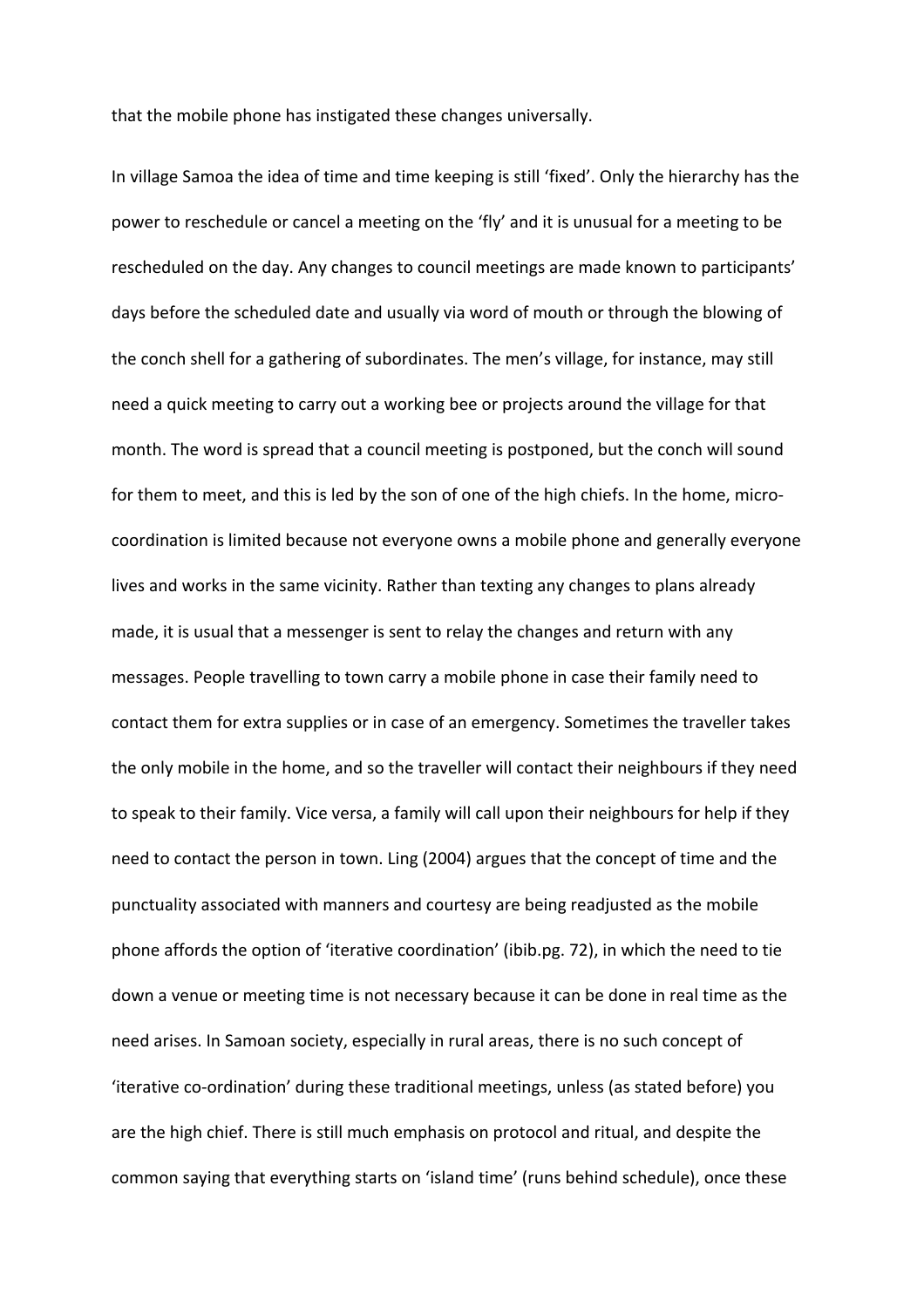specific meetings start, it really is time for the 'island ways' to take precedence. Here punctuality is good manners and courtesy and is displayed via formality and protocol. The code of respect is observed throughout these meetings, hence the banning of mobile phones. This is not to say that Ling's concept of iterative co-ordination does not exist in village Samoa (it does), but in these meetings especially, those of rank have this privilege and decisions are relayed through traditional village communication.

Outside of these meetings, 'Island time' is still a practise. I have attended several meetings or special occasions in the village that have not started on time. At times I have arrived five minutes ahead of time and rather than be seated for the beginning of the event I became a helper in setting up the venue. Even in these moments the mobile phone has not been the first choice used to locate missing parties. Instead, a young person or someone of low or no ranking has been sent to the absentees' homes to hurry them along because the event has 'started.' Village coordination undermines the concepts of micro-coordination and iterative coordination, which further explains the limitations of mobile use in Island Breeze.

## **A Place for the Mobile Phone**

To further my argument that mobile usage in Island Breeze is limited, I engage Hau'ofa's (1994) Sea of Islands, to compare the mobile phone's role as an intermediary with the holistic perspective that Pacific hold towards pathways such as the ocean and how this perspective equates to communicative assemblages. In a Pacific context, the selection of routes is not always decided by which route is the quickest or less congested, nor is it about choosing most scenic route. The road, paths, and bush trail are how locals connect to family and friends, gather information, receive and send money, deliver messages, and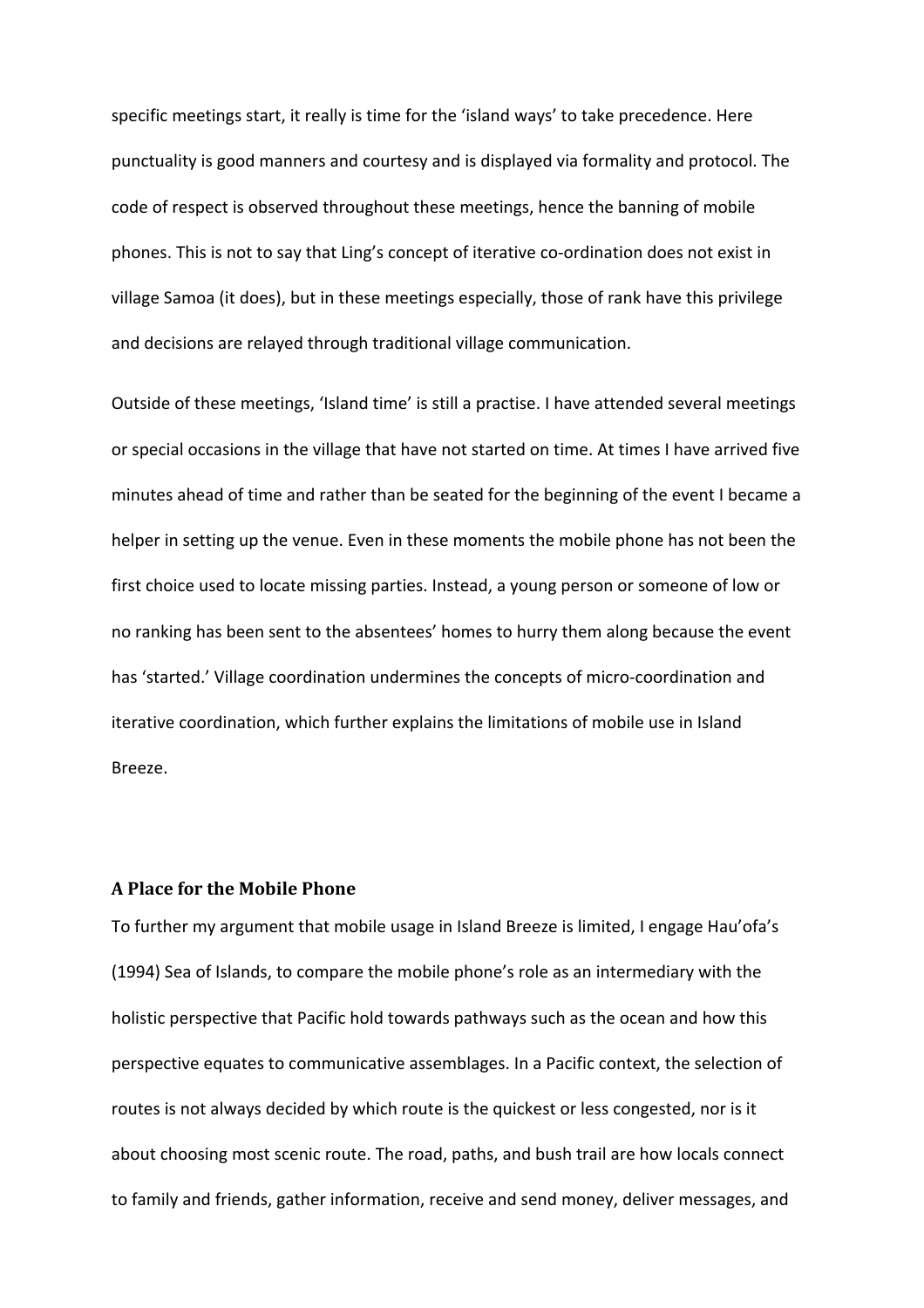travel. Hau'ofa (1994) argues that the ocean itself is a part of the Pacific islands. He depicts the ocean as a pathway, a connection or a further extension of Pacific people, rather than as a body of water separating the islands and states: There is a world of difference between viewing the Pacific as 'islands in a far sea' and as 'a sea of islands.' The first emphasizes dry surfaces in a vast ocean far from the centres of power. Focusing in this way stresses the smallness and remoteness of the islands. The second is a more holistic perspective in which things are seen in the totality of their relationships (Hau'ofa, 1994.pg 152-153) The same is to be said of pathways on the island of Samoa. Before there were roads, maps, and the Global Positioning System (GPS), Samoans were connected by bloodlines, tradition, and communal living. This study investigates how the mobile phone slots into this indigenous framework of communication. Is the mobile phone absorbed by the concept of 'sea of islands,' becoming an extension of Samoans? Or is it finding a niche in village communication as a communicative assemblage that meets the communication needs of the locals? Village Samoans engage in communicative assemblages that are usually independent of mobile technology. This research recognises the *va* as a communicative assemblage because it plays an intermediary role in communicating and receiving information and is part of fa'amatai. This system, which is embedded in fa'asamoa, continues its tradition of ensuring the village runs according to the village council rules, which are often conservative and traditional. 2016 marked a decade since the GSM (Global System for Mobile communication) mobile phone entered the Samoan market. My data indicates that, at this milestone for the industry, mobile users in village Samoa see the mobile phone as an alternative. The richness of the village's communicative ecologies allows the villagers to default to traditional means of communication rather than the mobile phone. Although the mobile phone has provided infrastructural gains, often the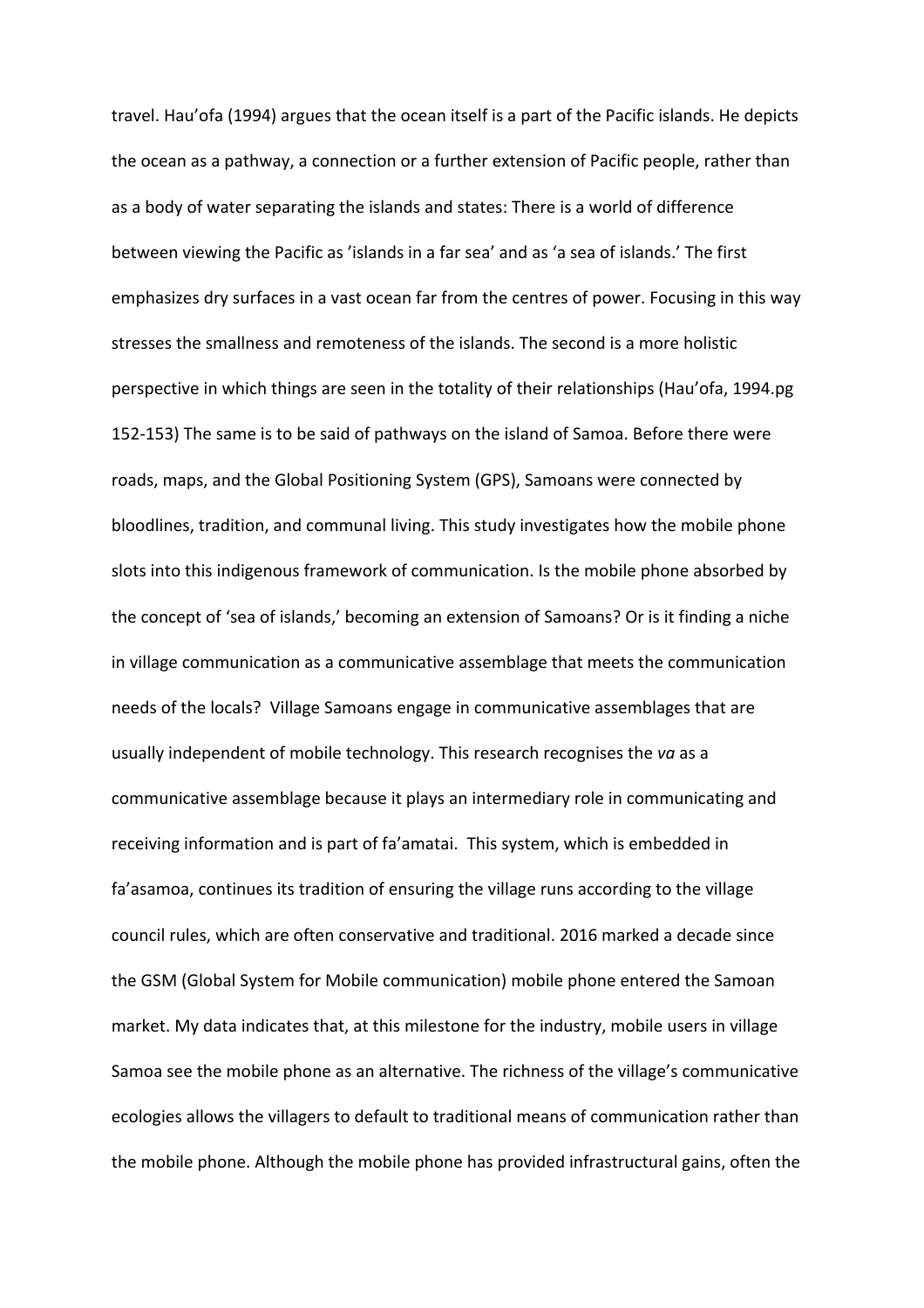signal can be weak, yet another factor causing locals to rely more on face-to-face communication. Due to fa'amatai not being as important in urban areas as it is in rural Samoa, there is more 'freedom' to using the mobile phone and less infrastructural barriers such as a weak signal.

## **Conclusion**

The ubiquity of the mobile phone has allowed users to be connected and contactable as much or as little as they want. In Island Breeze, however, indigenous means of communication are still predominantly used and the entry ofthe mobile phone into the Samoan market raises questions regarding how it fits into the communicative ecologies of a rural village. Although the mobile phenomenon has changed the ways that people communicate in developing contexts, environments influence the way the mobile phone has been appropriated. In Island Breeze, barriers that inhibit the full potential of mobile use are cultural, economic, and infrastructural. Lack of disposable income for texts and phone calls, coupled with weak signals, often prompt villagers to revert to the communicative assemblages usually engaged in accomplishing their communicative needs. The fa'amatai, a system of communication, *va* and its rich communicative ecology meets the communication needs of the village. The empirical evidence indicates that the communicative ecology of a Samoan village is complex and engages a myriad of communicative assemblages that involve people, technology, transport, roads, written messages, bells, and mobile phones. This research identifies the *va* as an intermediary for communication, therefore fitting Slater's (2013) criteria as a communicative assemblage.Rather than being described as a Swiss army knife (Satyanaraynan, 2005) in developed contexts, in Island Breeze, the mobile phone is just one option of many that exists in the village's stabilised and routinized systems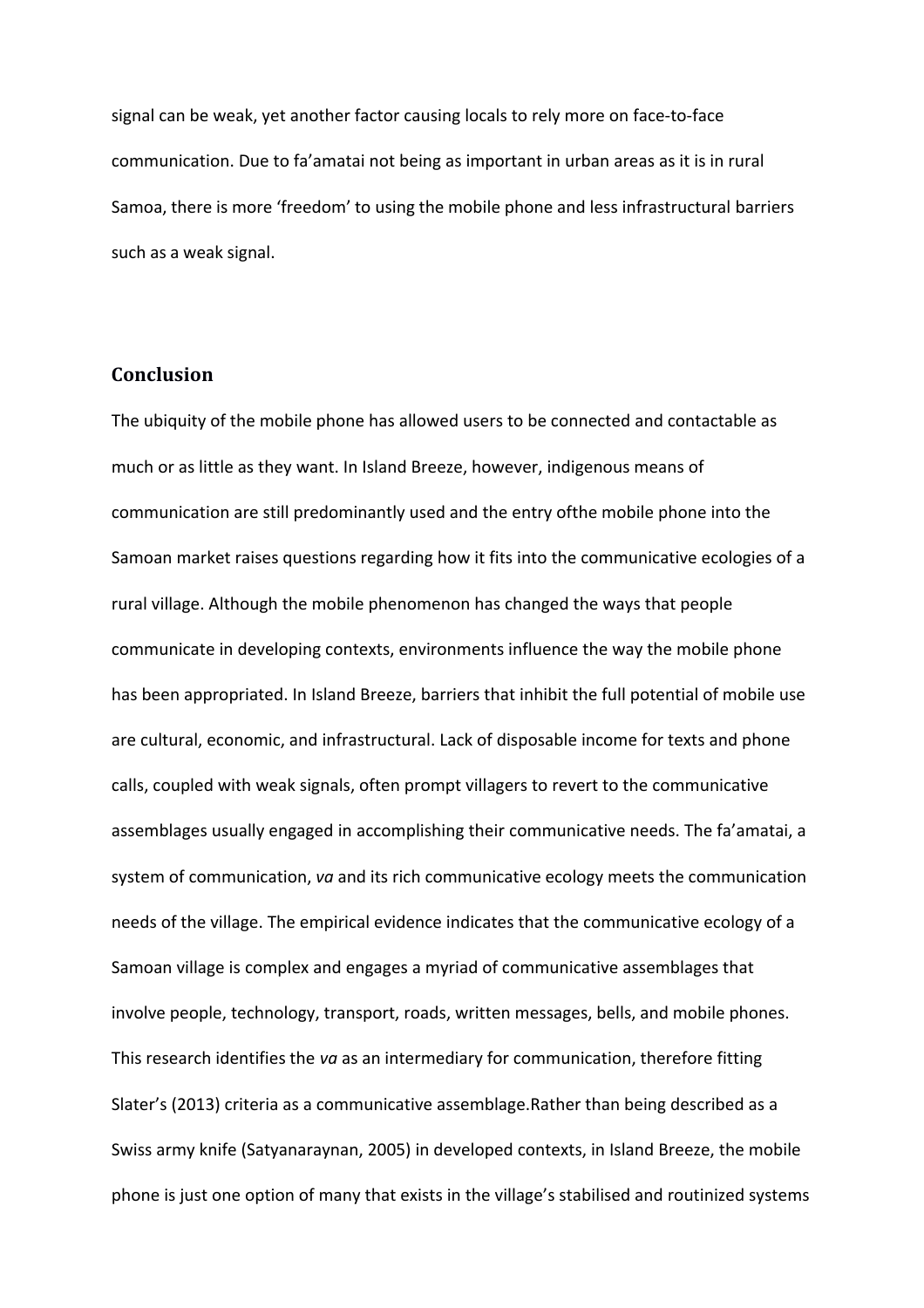of communication.

# **References**

AIRINI, ANAE, M., MILA-SCHAAF, K., COXON, E., MARA, D. & SANGA, K. 2010. Teu Le Va

Relationships across research andpolicy in Pasifika education. Ministry of Education, New

Zealand.

CHAN MOW, I. 2014. ISSUES AND CHALLENGES, STRATEGIES AND RECOMMENDATIONS, IN THE DEVELOPMENT OF ICT IN A

SMALL ISLAND DEVELOPING STATE: THE CASE OF SAMOA. The Electronic Journal of

Information Systems in DevelopingCountries,63, 2, 1-24.

DAVIDSON, J. W. 1967. Samoa mo Samoa : the emergence of the independent state of Western

Samoa, Melbourne New York,Oxford University Press.

Donner, Jonathan (2008)'Research Approaches to Mobile Use in the Developing World: A Review of the Literature', TheInformation Society, 24:3, 140-159.

DORON, A and JEFFREY, R .2013. The Great Indian Phone Book. Harvard University Press

DUTTA, M. 2011. Communicating Social Change – Structure, Culture and Agency.New York: Routledge.

FAIRBAIRN-DUNLOP, T. P. 1998. Tamaitai Samoa; Their Stories, Carson City,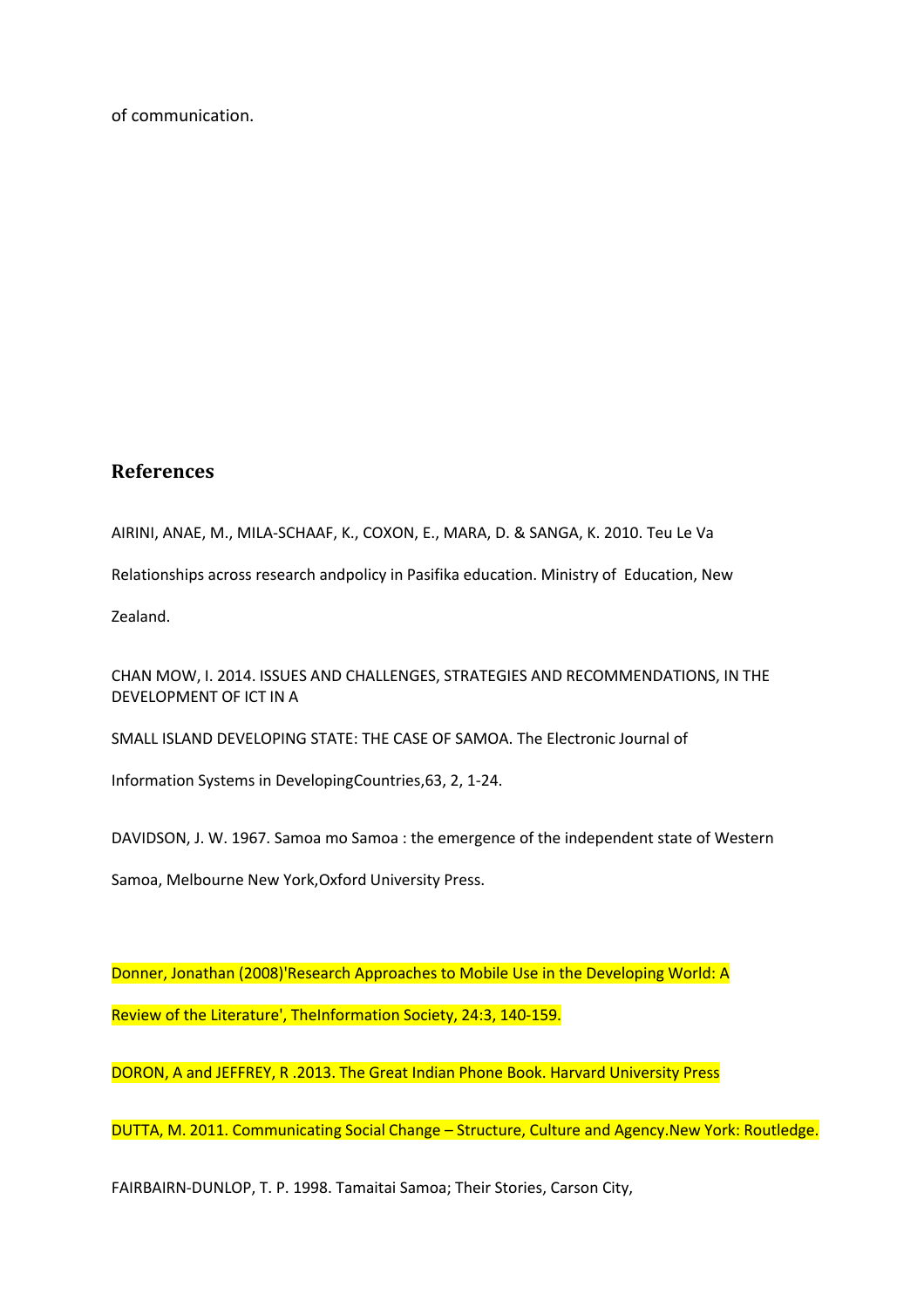California, KIN Publications.Finding A Voice Toolbox viewed on 09 February

2015 http://ear.findingavoice.org/toolbox/4-0.html

GOGGIN, G. 2006. Cell phone culture : mobile technology in everyday life, London ; New York.

HAUOFA, E.1994. The Contemporary Pacific, Volume 6, Number 1, Spring 1994, 147–161. First published in A New Oceania: Rediscovering Our Sea of Islands, edited by Vijay Naidu, Eric Waddell, and Epeli Hau'ofa. Suva: School of Social and EconomicDevelopment, The University of the South Pacific,1993.

HEARN, G., TACCHI, J., FOTH, M., & LENNIE, J. 2009. Action Research and New Media: Concepts, Methods and Cases. Cresskill,NJ: Hampton Press

HJORTH, L. 2008. Being Real in the Mobile Reel: A Case Study on Convergent Mobile Media as Domesticated New Media inSeoul, South Korea. Convergence: The International Journal of Research into New Media Technologies, 14, 91-104.

Horst, H, Hjorth, 2013. Engaging practices: Doing personalized media. In Engaging practices: Doing personalizedmedia. Sage Publications (United Kingdom) pp.87-101

HORST, H. A. 2013. The infrastructures of mobile media: Towards a future reseach agenda. Mobile Media & Communication,1, 147-152.

HORST, H., PAPOUTSAKI, E., TACHHI, J., THOMAS, V. & EGGINS, J. 2013. PACMAS State of Media and Communication Report2013 Strategic Activities [Online]. Available: http://www.pacmas.org/profile/pacmas-state-of-media-and-communication- report-2013/ [Accessed April 20th 2014 2014].

HORST, H. A. & MILLER, D. 2006. The cell phone : an anthropology of

communication, New York, NY, Berg.IATI, I. 2013. Samoa's Price for 25 Years of

Political Stability. The Journal of Pacific History, 48, 443.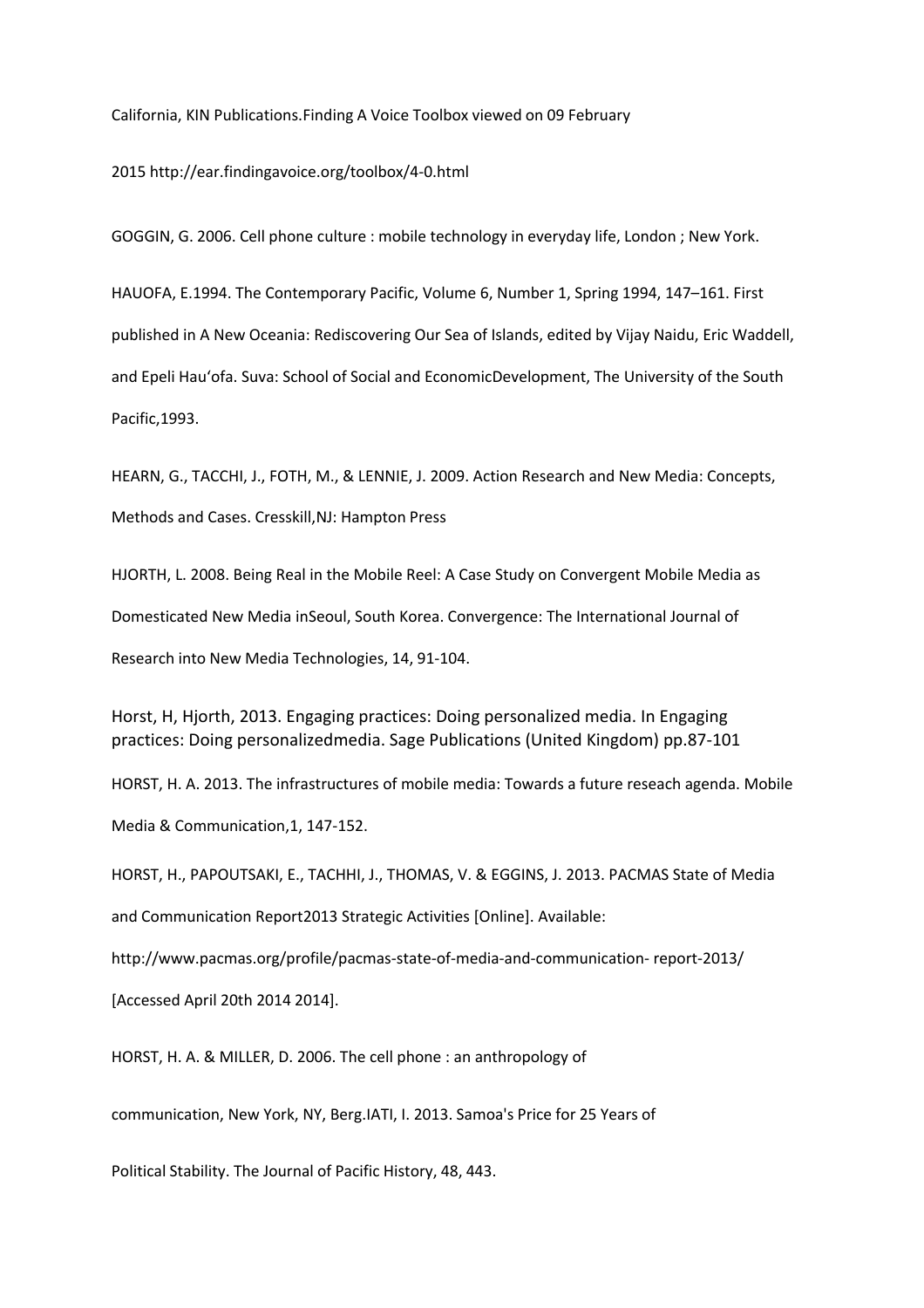ITŌ, M., OKABE, D. & MATSUDA, M. 2005. Personal, Portable, Pedestrian: Mobile Phones in Japanese Life. Cambridge:MITPress.

ITU. 2015. ICT Facts and Figures:

https://www.itu.int/en/ITU/Statistics/Documents/facts/ICTFactsFigures2015.pdf

[Accessed 27 December 2015]

LEE, K. M. 2004. Presence, Explicated. Communication Theory, 14, 27-50.

LING, R. 2004. The Mobile Connection. In: LING, R. (ed.) The Mobile Connection. San Francisco: Morgan Kaufmann.

LING, R. & CAMPBELL, S. W. 2011. The Reconstruction of Space and Time: Mobile Communication

Practices, New Brunswick.Transaction Publishers.

LING, R. S. & DONNER, J. 2009. Mobile communication, Cambridge Malden, MA, Polity.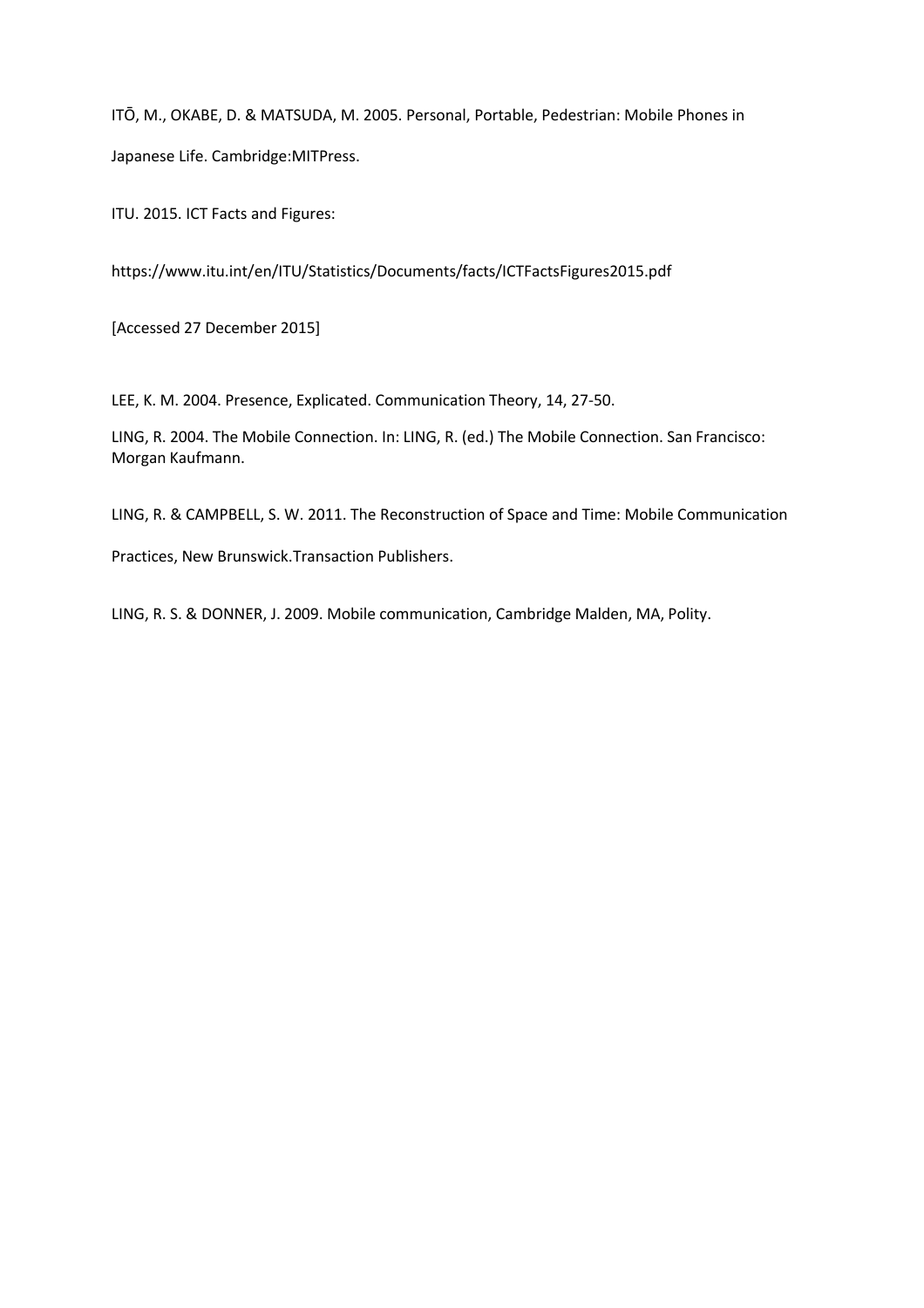LING, R & HORST, H.A. 2011. Mobile communication in the global south. New Media & Society (NMS) 13(3):363-374

LIPSET, D. 2013. Mobail: Moral Ambivalence and the Domestication of Mobile Telephones in Peri-Urban Papua New Guinea.Culture, Theory and Critique, 54, 335-354.

LUI, D. 2003. Family-a Samoan perspective [Online]. New Zealand: Mental Health

Commission. Available: http://www.hdc.org.nz/publications/other-publications-from-

hdc/mental-health-resources/family---a-samoan-perspective- [Accessed June 2014].

MCIT. 2005. Ministry of Communications and Information Technology (MCIT) Annual Report

[Online]. Apia, Samoa: Ministryof Communications and Information Technology. Available:

http://www.mcit.gov.ws/publications/reports

MCIT.2012. Ministry of Communications and Information Technology (MCIT) Samoa

National Broadband Policy 2012, Apia,Samoa.

MEESE, J. & CHAN MOW, I. 2016. The regulatory jewel of the South Pacific: Samoas decade

of telecommunications reform.Mobile Media & Communication, 4, 295-309.

MELEISEA, M. M., P. S. (EDS.). 1987. Lagaga: A short history of Western Samoa, fiji, University of the South Pacific MELEISEA, M. (1992). Change and adaptations in Western Samoa.

Christchurch, Macmillan Brown CentreMILLER, D. & SINANAN, J. 2014.

Webcam, Polity. Cambridge, United Kingdom

MULIAUMASEALI'I, M. "The space in-between: an ethnographic study of

mobile technology and social change in rural Samoa." PhD diss., RMIT

University, 2017.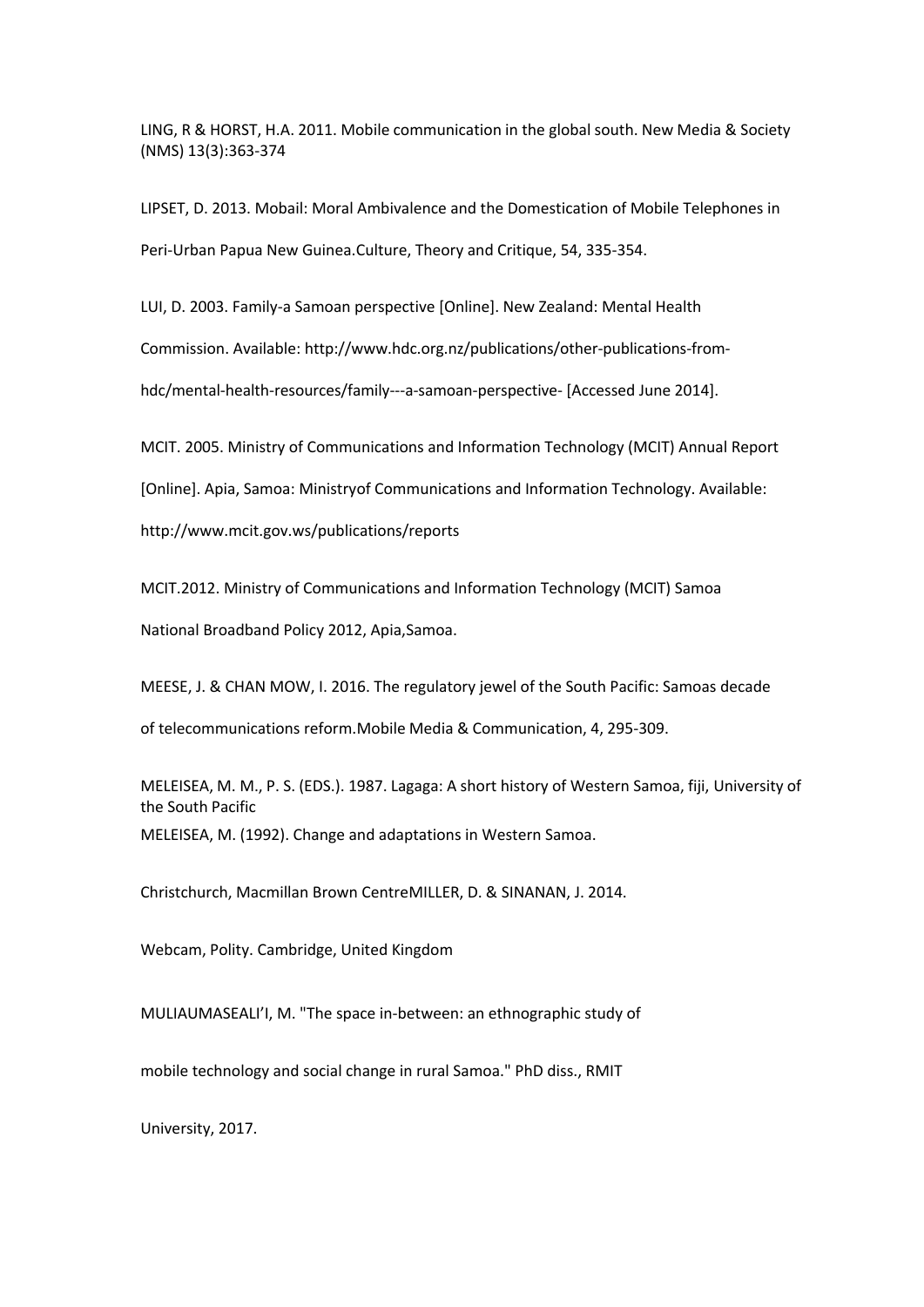MULIAUMASEALI'I, M. forthcoming, "Text Messages from the Grave":

Connecting the Mobile Phone with the Samoan Concept of Va Tapuia ( Goinoza A, Papoutsaki E, Qu M) , Interdisciplinary Approaches to Small Island Cultures and Heritage Okinawan Journal of Island Studies, Vol.3

PAWLEY, A. 1966. Samoan phrase structure: The morphology-syntax of a Western Polynesian language. AnthropologicalLinguistics, 8(5), (May, 1966), pp. 1-63 viewed 18 November 2013 URL: http://www.jstor.org.ezproxy.lib.rmit.edu.au/stable/30029435

PODSIADLOWSKI, A. & FOX. S. 2011. Collectivist Value Orientations among Four Ethnic Groups: Collectivism in the NewZealand Context New Zealand Journal of Psychology Vol. 40, No. 1,

RUSSELL, P. 2013. A Village In My Hand Thesis. MA of the Arts in Screen and Media, University of Waikato, New Zealand.

SAMOA BUREAU of STATISTICS 2013, viewed 21 September

2013, http://www.sbs.gov.ws/SAMOA BUREAU of

STATISTICS 2014, viewed 02 August 2014,

http://www.sbs.gov.ws/

SATYANARAYANAN, M. 2005. Swiss Army Knife or Wallet? Pervasive Computing, IEEE, 4, 2-3.

SCHMIDT, K. D. 2002. The Aitu Nafanua and the History of Samoa: A Study in the Relationship Between Spiritual and TemporalPower. Doctorate, Australian National University.

SLATER, D. A. 2013. New media, development and globalization : making connections in the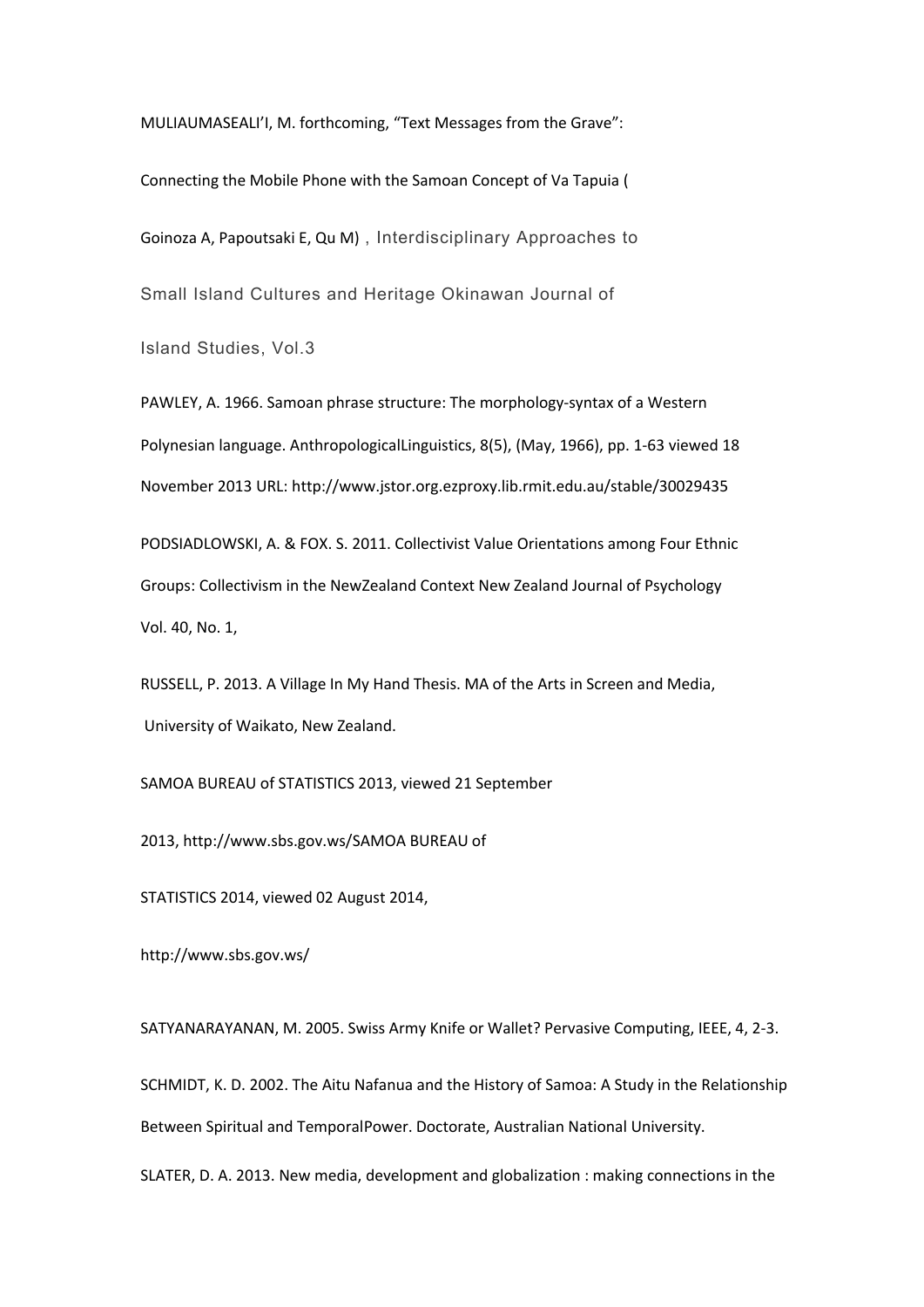Global South, Polity Press.Oxford

SUAALII-SAUNI, T.2010. "It's in your bones!' Samoan custom and discourses of certainty. Yearbook of New ZealandJurisprudence, 13 14, 70.

SUAALII SAUNI, T. & FULU AIOLUPOTEA, S. M. 2014. Decolonising Pacific research, building P acific research communities anddeveloping P acific research tools: The case of the talanoa and the faafaletui in Samoa. Asia Pacific Viewpoint, 55, 331-344

TACCHI, J., KITNER, K. R. & CRAWFORD, K. 2012. Meaningful Mobility. Feminist Media Studies, 12, 528-537.

TACCHI, J., SLATER, D. & LEWIS, P. Evaluating community based media initiatives:

an ethnographic action researchapproach.Information Technology for

Development Conference, 2003.

TACCHI, J., SLATER, D., HEARN,G. Unesco, New Delhi 2003, Ethnographic action research, UNESCO, New Delhi, New Delhi

TAYLOR, J. P. 2015. Drinking Money and Pulling Women: Mobile Phone Talk, Gender, and

Agency in Vanuatu. AnthropologicalForum, 1-16.

TIATIA, J. 2012. Commentary on 'Cultural Diversity Across the Pacific': Samoan Cultural

Constructs of Emotion, New ZealandBorn Samoan Youth Suicidal Behaviours, and Culturally

Competent Human Services. Journal of Pacific Rim Psychology, Available on CJO

doi:10.1017/prp.2012.9 viewed on 20 January 2015

TJORA, A. H. 2011. Invisible Whispers: Accounts of SMS Communication in Shared

Physical Space. Convergence: TheInternational Journal of Research into New Media

Technologies, 17, 193-211.

TUI ATUA, T. T. T. I. E. 2009. Bioethics and the Samoan indigenous reference. International Social Science Journal, 60, 115-124.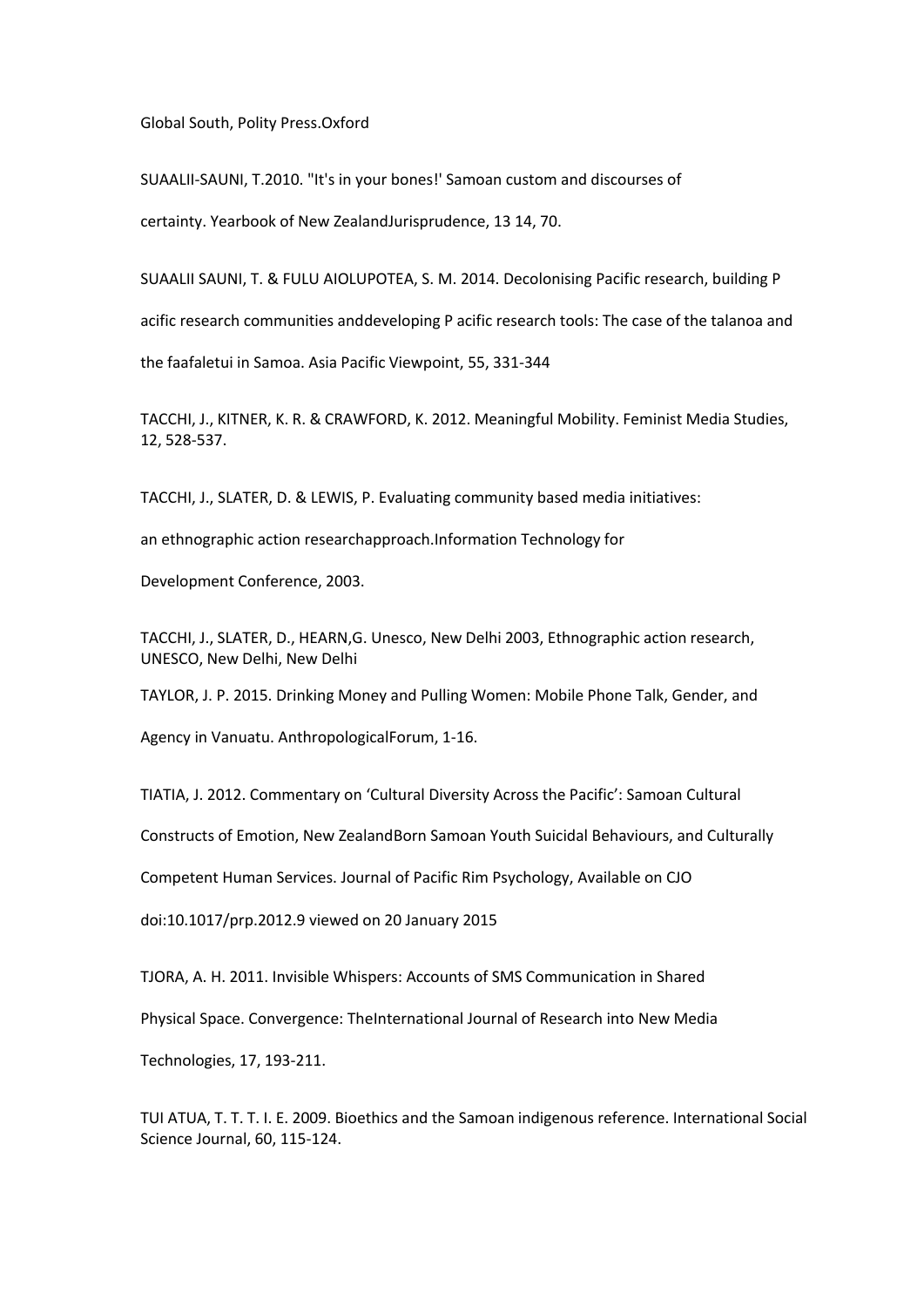VAIOLETI, T. 2006. Talanoa Research Methodology: A Developing Position on Pacific Research. Waikato Journal Education,12.pp.22-33

WATSON, A. H. 2011. Early experience of mobile telephony: A comparison of two villages in Papua New Guinea. Media Asia,38, 170-180.

WATSON, A. 2012. Could mobile telephony be harnessed for development in Papua New Guinea? Contemporary PNGStudies:DWU Research Journal 17. 46-52.

WATSON, A. H. & DUFFIELD, L. R. 2016. From garamut to mobile phone: Communication change in rural Papua New Guinea.Mobile Media & Communication, 4, 270-287.

Anae, Melani, Mila-Schaaf Karlo, Coxon Eve, Mara Diane, Sanga Kabini. "Teu Le Va—." (2010). Davidson, Arnold I., and James Wightman Davidson. Samoa mo Samoa: the emergence of the independent state of Western Samoa. Melbourne; New York [etc.]: Oxford University Press, 1967. Grace, Patricia, Epeli Hau'Ofa, David Hanlon, D. S. Long, Paul Lyons, Selina Tusitala Marsh, Robert Nicole et al, Inside out: Literature, cultural politics, and identity in the new Pacific. No. 119. Rowman & Littlefield. 1999

Fairbairn-Dunlop, Peggy. Tamaitai Samoa: their stories. editorips@ usp. ac. fj, 1998. Halapua, W. "Tradition, lotu, and militarism in Fiji: Fiji Institute of Applied Studies." (2003). Tevita, O. "Tauhi va: Nurturing Tongan sociospatial ties in Maui and beyond." The Contemporary Pacific 17, no. 1 (2005): 83-114.

Ling, Rich. The mobile connection: The cell phone's impact on society. Elsevier, 2004.. Lui,D. 2003. Family-a Samoan perspective [Online]. New Zealand: Mental Health Commission. Available: http://www.hdc.org.nz/publications/other-publications-from-hdc/mental-healthresources/family---a-samoan-perspective- [Accessed November 2021] Meleisea, Malama, and Penelope Schoeffel Meleisea, eds. Lagaga: A short history of Western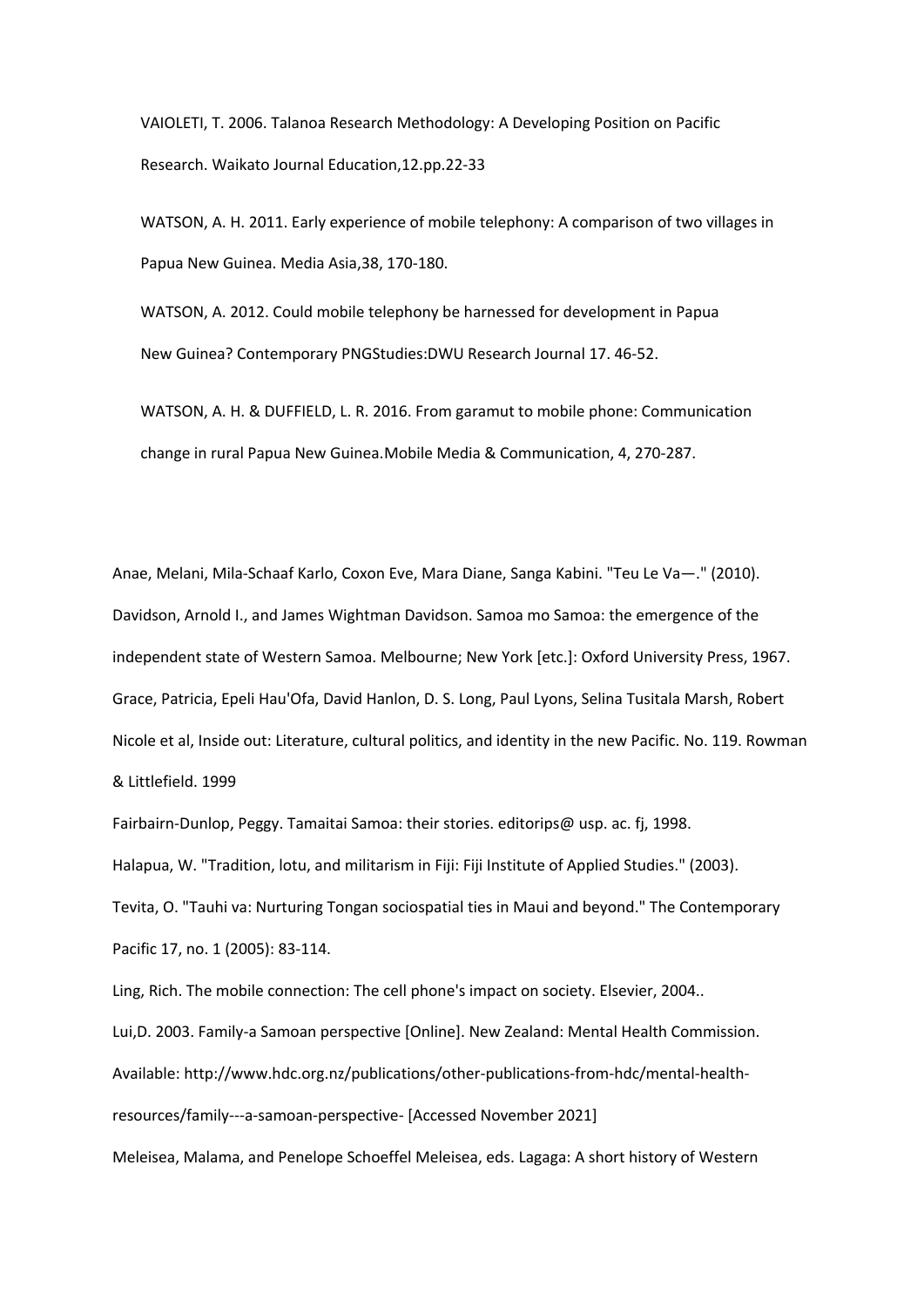Samoa. editorips@ usp. ac. fj, 1987.

Mila-Schaaf, Karlo. "Va-centred social work: Possibilities for a Pacific approach to social work practice." Social Work Review 18, no. 1 (2006): 8.

Muliaumasealii, Marion. "The space in-between: an ethnographic study of mobile technology and social change in rural Samoa." PhD diss., RMIT University, 2017.

Pertierra, Raul. 2013. "We Reveal Ourselves to Ourselves: The New Communication Media in the Philippines." Social Science Diliman 9, no. 1: 19-38.

Punch, Keith. "Literature Searching and Reviewing." Introduction to Research Methods in Education (2009): 93-110.

Refiti, Albert L. "How the tā-vā theory of reality constructs a spatial exposition of Samoan architecture." Heretic Papers in Pacific Thought (2013).

Samoan Bureau of Statistics 2013, http://www.sbs.gov.ws/ accessed 21 September 2014 Schoeffel, Penelope. "Rank, gender and politics in ancient Samoa: The genealogy of Salamāsina O Le Tafaifā." The Journal of Pacific History 22, no. 4 (1987): 174-193.

Sconce, Jeffrey. Haunted media: Electronic presence from telegraphy to television. Duke University Press, 2000.

Suaalii-Sauni, Tamasailau, and Saunimaa Ma Fulu-Aiolupotea. 2014. "Decolonising Pacific Research, Building Pacific Research Communities and Developing Pacific Research Tools: The Case of the Talanoa and the Faafaletui in Samoa." Asia Pacific Viewpoint 55, no. 3: 331-344.

Tacchi, Jo, Don Slater, and Gregory Hearn. "Ethnographic action research." (2003).

Tacchi, Jo, Don Slater, and Peter Lewis. "Evaluating community based media initiatives: an ethnographic action research approach." In Information Technology for Development Conference, vol. 18. 2003.

Tamasese, Kiwi, Carmel Peteru, Charles Waldegrave, and Allister Bush. "Ole Taeao Afua, the new morning: A qualitative investigation into Samoan perspectives on mental health and culturally appropriate services." Australian & New Zealand Journal of Psychiatry 39, no. 4 (2005): 300-309.